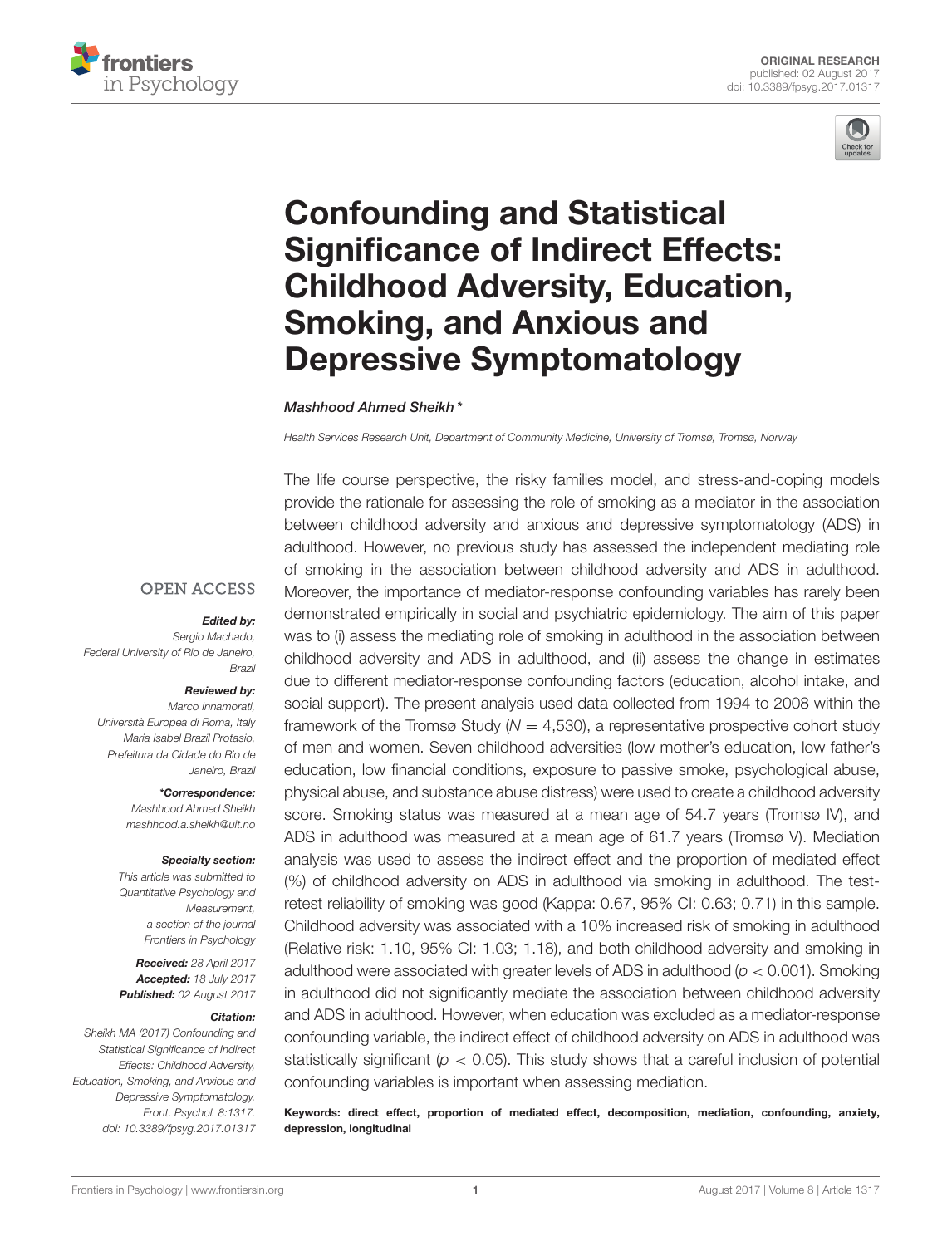## INTRODUCTION

In social and psychiatric epidemiology, one of the most studied associations is that between childhood adversity, smoking, and health-related outcomes in adulthood [\(Patten et al., 2016;](#page-9-0) Sheikh et al., [2016a;](#page-10-0) [Tani et al., 2016;](#page-10-1) [Sheikh, 2017\)](#page-10-2). Previous studies have shown that childhood adversity increases the risk of certain adult behaviors that can increase the risk of anxiety and depression [\(Sheikh et al., 2016a;](#page-10-0) [Tani et al., 2016\)](#page-10-1). In particular, smoking has often been associated with childhood adversity (Power and Hertzman, [1997;](#page-10-3) [Anda et al., 1999;](#page-7-0) [Gilman et al., 2003;](#page-8-0) Kestilä et al., [2006;](#page-8-1) [Sheikh et al., 2016a\)](#page-10-0) and with anxiety and depression in later life [\(Fluharty et al., 2016;](#page-8-2) [Le et al., 2016;](#page-9-1) [Sheikh et al.,](#page-10-0) [2016a\)](#page-10-0).

Chronic stress (the cumulative load of day-to-day stresses) in childhood caused by socioeconomic and psychosocial adversity may foster impaired self-regulation, which in turn may affect unhealthy lifestyle choices such as smoking [\(McEwen, 2000;](#page-9-2) [Mulvihill, 2005;](#page-9-3) [Miller et al., 2011;](#page-9-4) [Le et al., 2016;](#page-9-1) [Sheikh,](#page-10-2) [2017\)](#page-10-2). Previous psychological research has shown that childhood adversity is associated with higher impulsivity in adolescence [\(Lau et al., 1999;](#page-9-5) [Robbins and Bryan, 2004;](#page-10-4) [Miller et al.,](#page-9-4) [2011\)](#page-9-4). In turn, adolescents with higher impulsivity are more likely to smoke [\(Robbins and Bryan, 2004;](#page-10-4) [Balevich et al.,](#page-7-1) [2013;](#page-7-1) [Mitchell and Potenza, 2014;](#page-9-6) [Stautz et al., 2016\)](#page-10-5). Other studies have shown that childhood adversity is associated with smoking in adulthood independent of DSM-IV psychopathology [\(Spratt et al., 2009;](#page-10-6) [Fuller-Thomson et al., 2013\)](#page-8-3). Smoking may serve as self-medication, as a coping strategy to induce a relaxed state [\(Warburton, 1987;](#page-10-7) [Mulvihill, 2005\)](#page-9-3), or as a method of compensating for deficiencies in social and emotional development [\(Repetti et al., 2002;](#page-10-8) [Gould and Martindale,](#page-8-4) [2007;](#page-8-4) [Strine et al., 2012;](#page-10-9) [Prock, 2015\)](#page-10-10). Social and emotional impairments, and deficits in interpersonal development and affect regulation, have also been proposed as consequences of childhood adversity [\(Kim and Cicchetti, 2010;](#page-8-5) [Moretti and Craig,](#page-9-7) [2013;](#page-9-7) [Dvir et al., 2014;](#page-8-6) [Stikkelbroek et al., 2016\)](#page-10-11). The life course perspective [\(Elder, 1985\)](#page-8-7), the risky families model [\(Repetti et al.,](#page-10-8) [2002\)](#page-10-8), and stress-and-coping models [\(Pearlin et al., 2005\)](#page-10-12) provide the rationale for assessing the role of smoking as a mediator in the association between childhood adversity and anxious and depressive symptomatology (ADS) in adulthood.

Analytically, if the magnitude of the association between smoking and ADS in adulthood remains strong after controlling for childhood adversity and confounding variables, and the direct effect of childhood adversity (adjusted for smoking and confounding variables) on ADS in adulthood remains strong, it indicates that both the initial stressor (childhood adversity) and the secondary stressor (smoking) exert a unique negative effect on ADS in adulthood. However, if the magnitude of the association between childhood adversity and ADS in adulthood after controlling for smoking and confounding variables is close to null, and the association between smoking and ADS remains strong (after controlling for childhood adversity and confounding variables), it indicates that smoking influences ADS in place of childhood adversity (i.e., almost all of the influence of childhood adversity on ADS in adulthood is mediated by smoking). However, the causal interpretation of these inferences are subject to a number of assumptions [\(Robins and Greenland,](#page-10-13) [1992;](#page-10-13) [Cole and Hernán, 2002;](#page-7-2) [Sheikh et al., 2016a](#page-10-0)[,b;](#page-10-14) [Sheikh,](#page-10-2) [2017\)](#page-10-2).

The association between childhood adversity and ADS in adulthood is likely confounded by genetic dispositions [\(Sheikh,](#page-10-2) [2017\)](#page-10-2). Indeed, almost 40–70% (depending on the stringency of the definition) of one's risk of anxiety and depression is genetically determined [\(Kendler et al., 1993a;](#page-8-8) [McGuffin et al.,](#page-9-8) [1996;](#page-9-8) [Heim and Binder, 2012\)](#page-8-9). Parental history of mental and physical chronic conditions may serve as a crude proxy for genetic dispositions [\(Sheikh, 2017\)](#page-10-2). Experts in mediation analysis have repeatedly pointed out that an unbiased decomposition of total effects into direct and indirect effects relies on a number of assumptions, including no unmeasured (or unaccounted for) mediator-response confounding variables (Robins and Greenland, [1992;](#page-10-13) [Cole and Hernán, 2002\)](#page-7-2). Several studies have shown that smoking is closely associated with education, alcohol intake, and social support [\(Donovan and Jessor, 1985;](#page-8-10) [Shiffman et al., 1994;](#page-10-15) [Ary et al., 1999;](#page-7-3) [Haustein, 2006;](#page-8-11) Gilman et al., [2008;](#page-8-12) [Jackson et al., 2010\)](#page-8-13). Other reports suggest that these factors are likely associated with childhood adversity and ADS later in life [\(Kauhanen et al., 2011;](#page-8-14) [Lemos et al., 2012;](#page-9-9) [Kim et al., 2013;](#page-8-15) [Mersky et al., 2013;](#page-9-10) [Campbell et al., 2016;](#page-7-4) [Nurius et al., 2016\)](#page-9-11). Consequently, several studies have indicated that education, alcohol intake, and social support mediate the association between childhood adversity and ADS in adulthood [\(Nurius et al., 2015;](#page-9-12) [Openshaw et al., 2015;](#page-9-13) [Shevlin et al.,](#page-10-16) [2015;](#page-10-16) [Lê-Scherban et al., 2016;](#page-9-14) [Muller, 2016;](#page-9-15) [Ni et al., 2016;](#page-9-16) [Sheikh et al., 2016a,](#page-10-0)[b;](#page-10-14) [Tani et al., 2016;](#page-10-1) [Korhonen et al., 2017;](#page-8-16) [Kwon and Park, 2017;](#page-9-17) [Lee et al., 2017;](#page-9-18) [Markkula et al., 2017;](#page-9-19) [Wielaard et al., 2017\)](#page-11-0) and suggested that these are important mediator-response confounding factors that must be included in analytical models in order to assess the indirect effect of childhood adversity on ADS in adulthood via smoking. It is plausible that if the mediating role of smoking is assessed without controlling for key mediator-response confounding variables, the observed indirect effect may be biased upwards (or will be statistically significant), not because smoking alone mediates the association between childhood adversity and ADS, but because of the correlation between smoking and an unmeasured (or unaccounted for) mediator-response confounder. Therefore, controlling for potential mediator-response confounding factors (e.g., education, alcohol intake, and social support) is crucial in order to infer that smoking "alone" mediates the association between childhood adversity and ADS in adulthood.

Often a mediator-response confounder goes unmeasured; when this happens one basically has to invent a scenario to assess how an unmeasured mediator-response confounder would affect the direct and indirect effects. Indeed, the sensitivity analysis that has been proposed for this [\(VanderWeele and Arah,](#page-10-17) [2011;](#page-10-17) [VanderWeele, 2015\)](#page-10-18) consists of inventing an unmeasured mediator-response confounder, as well as its "unobserved" association with the exposure, mediator, and response. This invented information is then used to assess how much the direct and indirect effects would change if that mediator-response confounder was measured. This process of using invented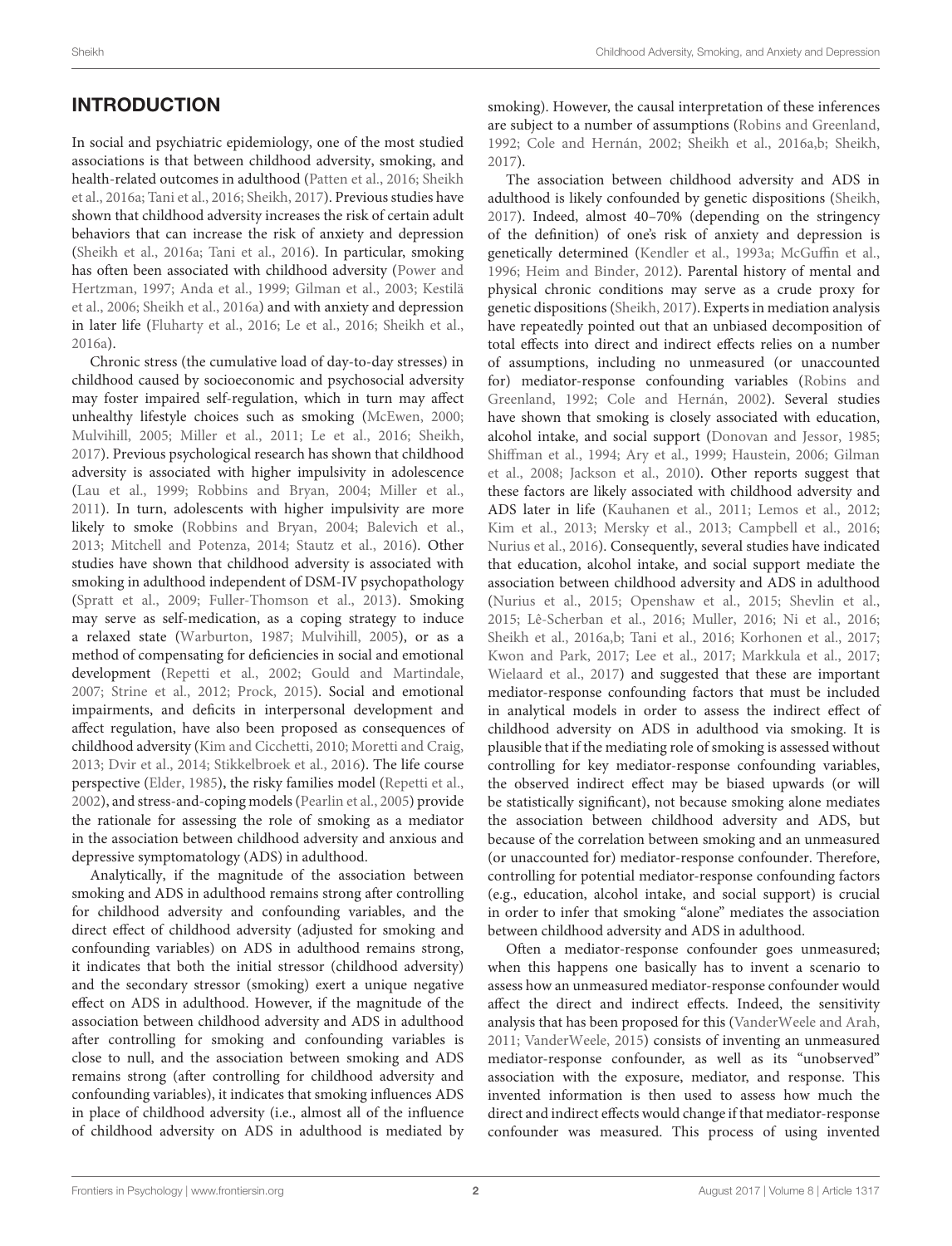information is unlikely to have any practical significance, unless empirical studies can show convincing evidence that accounting for such a mediator-response confounder significantly affects the direct and indirect effects.

The aim of the present study was (i) to assess the mediating role of smoking in the association between childhood adversity and ADS in adulthood, and (ii) to assess the change in estimates due to different mediator-response confounding factors (education, alcohol intake, and social support).

## METHODS

## Study Population

The Tromsø Study is a longitudinal prospective cohort study and its participants are considered representative of the adult population residing in the municipality of Tromsø (Jacobsen et al., [2012\)](#page-8-17). Between 1974 and 2008, six waves of the Tromsø Study were conducted (referred to as Tromsø I-VI) (Jacobsen et al., [2012\)](#page-8-17). The present analysis includes data collected from 1994 to 2008.

To be eligible for the present analyses, participants had to have attended all of the following waves: Tromsø IV (1994– 1995), Tromsø V (2001–2002), and Tromsø VI (2007–2008)  $(N = 4,530)$ . The study sample included participants aged 25– 74 years at Tromsø IV, 32–81 years at Tromsø V, and 38–87 years at Tromsø VI.

## Ethical Approval

This investigation was carried out in accordance with the latest version of the Declaration of Helsinki. The Tromsø Study has been approved by the Regional Committee for Medical and Health Research Ethics, the Data Inspectorate, and the Norwegian Directorate of Health. Written informed consent was obtained from all individual participants included in the study.

# Study Variables

## Exposure (Childhood Adversity)

The present analysis used seven indicators of childhood adversity (low mother's education, low father's education, low childhood financial conditions, three kinds of adverse childhood experiences, and exposure to passive smoke in childhood) measured retrospectively in Tromsø IV and Tromsø VI, to create a childhood adversity score. Participants received 1 point for each adversity that was present in their childhood, thus scores ranged from 0 to 7. Independent associations between each childhood adversity and ADS has been shown in earlier studies that also used data from the Tromsø Study [\(Sheikh et al., 2014,](#page-10-19) [2016a,](#page-10-0)[b\)](#page-10-14).

Parental education was used as an indicator of social background. Mother's and father's education was obtained separately on a 5-level scale in Tromsø VI as: (1) college or university (4 years or more); (2) college or university (less than 4 years); (3) high school diploma; (4) vocational school or technical school; and (5) primary and secondary school or similar (i.e., 7–10 years of schooling). The lowest parental education level, i.e., parental primary and secondary school or similar, was considered a childhood adversity. Childhood financial conditions was used as the indicator of economic background, and was obtained in Tromsø IV as: "How was your family's financial situation when you were a child?" Participants replied using a 4-point scale ranging from very difficult (1) to very good (4). Those who answered difficult or very difficult were considered to have this childhood adversity. The test-retest reliability of childhood financial conditions was good (Kappaweighted: 0.61, 95% confidence interval [CI] 0.59; 0.63) in Tromsø study (Sheikh et al., [2016b;](#page-10-14) [Sheikh, 2017\)](#page-10-2). Information on adverse childhood experiences were obtained in Tromsø VI as: "Have you over a long period experienced any of the following? (as a child)," followed by three types of traumatic experiences: (i) being tormented, or threatened with violence; (ii) being beaten, kicked, or the victim of other types of violence; and (iii) someone in your close family using alcohol or drugs in such a way that caused you worry. Each of these adverse childhood experiences was considered a childhood adversity. The internal reliability of these adverse childhood experiences was good in the Tromsø Study [\(Sheikh, 2017\)](#page-10-2). Exposure to passive smoke in childhood was obtained in Tromsø IV as: "Did any of the adults smoke at home while you were growing up?" Those reporting "yes" were considered to have this childhood adversity. The testretest reliability of exposure to passive smoke in childhood was good (Kappa: 0.76, 95% CI: 0.74; 0.78) in this sample [\(Sheikh,](#page-10-2) [2017\)](#page-10-2). A composite variable was constructed as sum of the seven childhood adversities (mean: 2.91, SD: 1.11).

## Mediator (Daily Smoking)

Daily smoking was measured in Tromsø IV (mean age of participants: 54.7 years) as: "Do you smoke cigarettes daily?"  $(yes = 1/no = 0)$ . Although the smoking status of the participants may change during follow-up, the test-retest reliability was good (Kappa: 0.67, 95% CI: 0.63; 0.71) in this sample.

## Response (Anxious and Depressive Symptomatology)

Anxious and depressive symptomatology was measured in the Tromsø V (mean age of participants: 61.7 years) using the Hopkins Symptom Checklist (HSCL-10). HSCL-10 consists of 10 items on a four-point scale, ranging from not at all (1) to extremely (4). The HSCL-10 had an acceptable degree of internal consistency in this sample (Cronbach's alpha: 0.86, mean inter-item correlation: 0.42, McDonald's omega coefficient for composite reliability: 0.87). In accordance with [Strand et al.](#page-10-20) [\(2003\)](#page-10-20), an HSCL-10 score between 1 and 4 was assigned by dividing the total score (sum of the 10 indicators) by the total number of items, where 4 represented the highest and 1 represented the lowest score for ADS (mean: 1.25, standard deviation [SD]: 0.33). An HSCL-10 score of 1.85 has been proposed as a cut-to predict diagnosed anxiety and depression [\(Strand et al., 2003;](#page-10-20) [Kvamme et al., 2011;](#page-9-20) [Sheikh et al., 2016a\)](#page-10-0). Earlier studies using data from the Tromsø Study have suggested that over 9.3% of the adult population (age 30–89 years) in Tromsø could be classified as clinically significant cases of ADS with this cut-off [\(Sheikh et al., 2016a\)](#page-10-0). Based on information from clinical interviews, previous literature has indicated that 50–60% of cases detected by the HSCL-10 could actually be categorized as having clinically significant anxiety and depression [\(Strand et al.,](#page-10-20) [2003;](#page-10-20) [Kvamme et al., 2011\)](#page-9-20).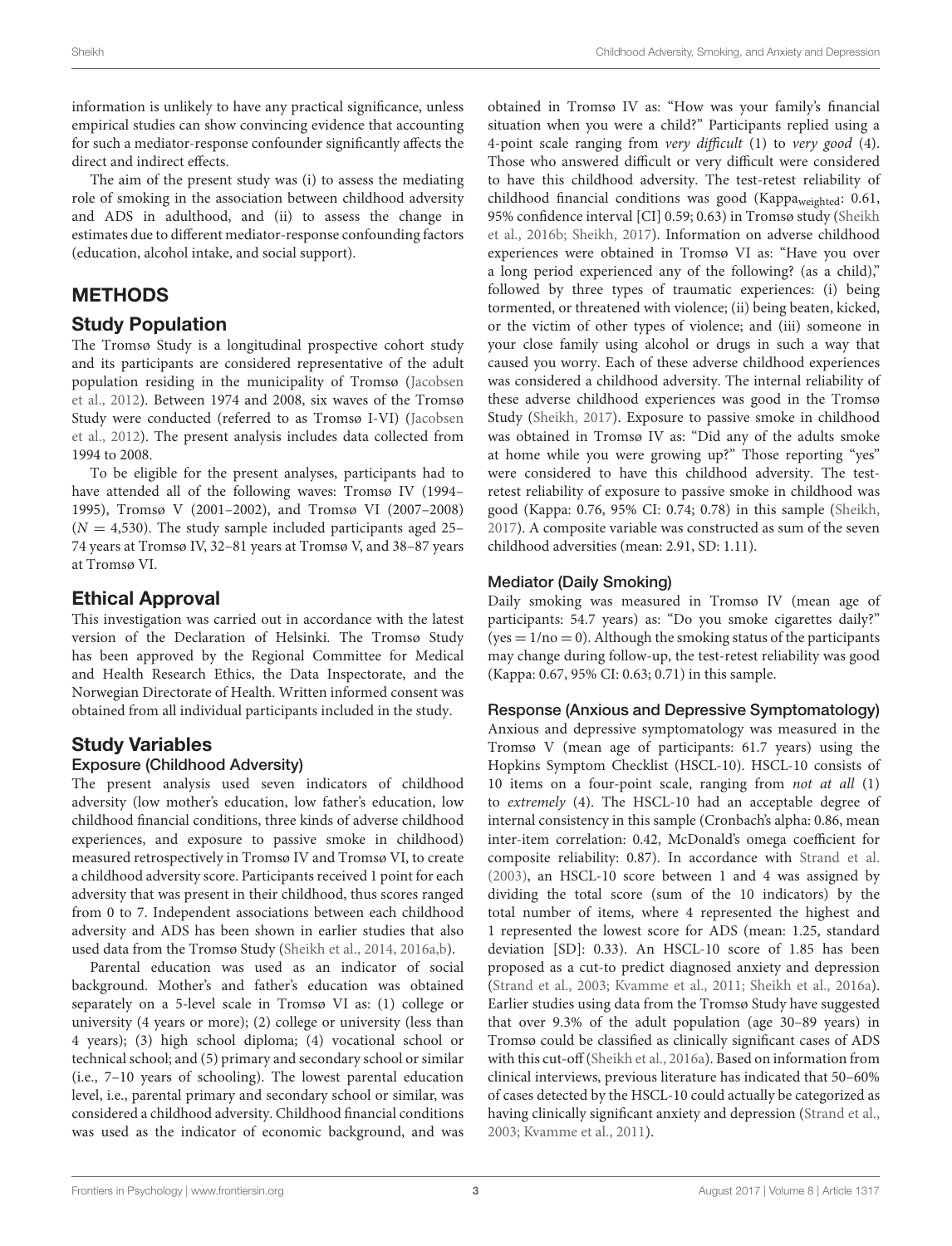### Confounding Variables

The potential confounding variables age, gender, living in Norway at age 1 year, history of psychological problems in the mother/father, parental history of heart attack, angina pectoris, cerebral stroke/brain hemorrhage, osteoporosis, stomach/duodenal ulcer, asthma, diabetes, and dementia were chosen based on a priori knowledge of the association between childhood adversity, smoking and ADS [\(Wender et al., 1986;](#page-11-1) [Kaslow et al., 1994;](#page-8-18) [Kaplow and Widom, 2007;](#page-8-19) [Pollak, 2008;](#page-10-21) Bet et al., [2009;](#page-7-5) [Miller et al., 2011;](#page-9-4) [Melas et al., 2013;](#page-9-21) [Agerup et al.,](#page-7-6) [2015;](#page-7-6) [Plant et al., 2015;](#page-10-22) [South et al., 2015;](#page-10-23) [Fandiño-Losada](#page-8-20) et al., [2016;](#page-8-20) [Sheikh, 2017\)](#page-10-2). Valid information on age and gender was obtained from Statistics Norway by using the unique personal identification number of each participant. The test-retest reliability of history of psychological problems of the mother and father in Tromsø Study were Kappa: 0.57 (95% CI: 0.52; 0.62) and Kappa: 0.61 (95% CI: 0.53; 0.69), respectively [\(Sheikh, 2017\)](#page-10-2).

#### Mediator-Response Confounding Factors

Previous research suggests that education, alcohol intake, and social support are potential smoking-ADS confounding factors [\(Lahelma et al., 2006;](#page-9-22) [Comijs et al., 2007;](#page-7-7) [Eugenia Alvarado et al.,](#page-8-21) [2007;](#page-8-21) [Vranceanu et al., 2007;](#page-10-24) [Mossakowski, 2008;](#page-9-23) Nicholson et al., [2008;](#page-9-24) [Banou et al., 2009;](#page-7-8) [Powers et al., 2009;](#page-10-25) [Hill et al.,](#page-8-22) [2010;](#page-8-22) [Korkeila et al., 2010;](#page-8-23) [McKenzie et al., 2010,](#page-9-25) [2011;](#page-9-26) Ford et al., [2011;](#page-8-24) [Salazar et al., 2011\)](#page-10-26). Participant's education was obtained on the same 5-level scale used for parental education (mean: 3.87, SD: 1.35). Although the education level of the participants may increase during 13 years of follow-up, the test-retest reliability was very good (Kappa: 0.91, 95% CI: 0.91; 0.92) in this sample. Alcohol intake was measured with four indicators: alcohol frequency (times/month), beer frequency (times/fortnight), wine frequency (times/fortnight), and spirit frequency (times/fortnight). Social support was measured with two indicators: number of friends and perceived social support.

## Statistical Analysis

All statistical analyses were conducted using Stata version 14. Kappa agreement was used to assess the test-retest reliability of variables that were measured in at least two waves of the Tromsø Study. The kappa coefficients summarize the total agreement beyond that expected by chance [\(Sheikh et al., 2016c\)](#page-10-27). Ninetyfive percent confidence intervals (CIs) for kappa statistic were estimated with the analytical method [\(Fleiss et al., 2003\)](#page-8-25) in Stata [\(Reichenheim, 2004\)](#page-10-28). Established benchmarks [\(Sheikh et al.,](#page-10-27) [2016c\)](#page-10-27) for rating the strength of kappa agreements (poor: <0.20; fair: >0.20 to  $\leq$ 0.40; moderate: >0.40 to  $\leq$ 0.60; good: >0.60 to  $\leq$ 0.80; and very good: >0.80 to  $\leq$ 1.00) were used.

Missing values were generated with multiple imputation (with chained equations) to avoid any bias in the association of interest introduced by excluding individuals with missing data. One hundred multiple datasets were generated to help account for the uncertainty in the imputation procedure. In order to increase the predictive power of the imputation procedure, all indicators of the HSCL-10 were included in the imputation models. A comparison between the complete-case (excluding missing) and the imputed dataset is presented with proportions (%), and mean (standard error, SE) (**[Table 1](#page-4-0)**). Both the unadjusted (crude) and adjusted estimates are presented.

The association between childhood adversity and smoking in adulthood was assessed by Poisson regression analysis with a robust error variance [\(Zou, 2004\)](#page-11-2). The association between smoking in adulthood and ADS in adulthood was assessed by ordinary least square (OLS) regression analysis. Relative risks (RRs), OLS estimates (β) and corresponding 95% CIs are presented. A nonlinear association between childhood adversity and ADS in adulthood was observed. The cubic form was identified as the best fitting fractional polynomial; therefore, the cubic form was used in all analysis, to account for the nonlinear association. Childhood adversity was transformed as:

Childhood adversity $_{\text{transformed}} = (1 + \text{Childhood adversary}^3)/100$ 

## Assessing Direct and Indirect Effects (via Smoking) of Childhood Adversity on Anxious and Depressive Symptomatology in Adulthood

Mediation analysis with the difference-in-coefficients method [\(Shrout and Bolger, 2002;](#page-10-29) [MacKinnon et al., 2007;](#page-9-27) Sheikh et al., [2016b\)](#page-10-14) was used. No statistically significant multiplicative interaction between childhood adversity and smoking ( $p > 0.1$ ) was observed in this sample. Four estimates are presented: total effects (adjusted for confounding variables), direct effects (adjusted for confounding variables and smoking), indirect effects (difference between total effect and direct effect), and proportion mediated (%). Smoking in adulthood was included in the models to assess the indirect effect and the proportion of mediated effect (%). If smoking in adulthood is an important mediator of the association between childhood adversity and ADS in adulthood, the effects of childhood adversity ( $\beta_{Total Effect}$ ) should decline when smoking in adulthood is added to the model. Since education may be an intermediate confounder in the CA→smoking→ADS association, we assessed whether education was a mediator between CA and smoking. However, the indirect effect of CA on smoking (via education) was not statistically significant. Therefore, we ruled out the possibility that education is an intermediate confounder in this study sample (data not shown).

SEs were derived with bootstrapping for hypothesis testing, and 95% CIs are presented. Furthermore, in order to assess whether the proportion of mediated effects varies due to the smoking-ADS confounding factors included in the model, each smoking-ADS confounding factor was omitted from the models, one-by-one.

## RESULTS

The majority of the participants in our study sample were aged 55 and over (56.2%) in Tromsø IV and were female (59.2%) (**[Table 1](#page-4-0)**). The average number of childhood adversities in this sample was 2.91 (SE: 0.02) (**[Table 1](#page-4-0)**). Only 2.1% of the participants reported none of the childhood adversities considered in this study, while 8.4% of the participants had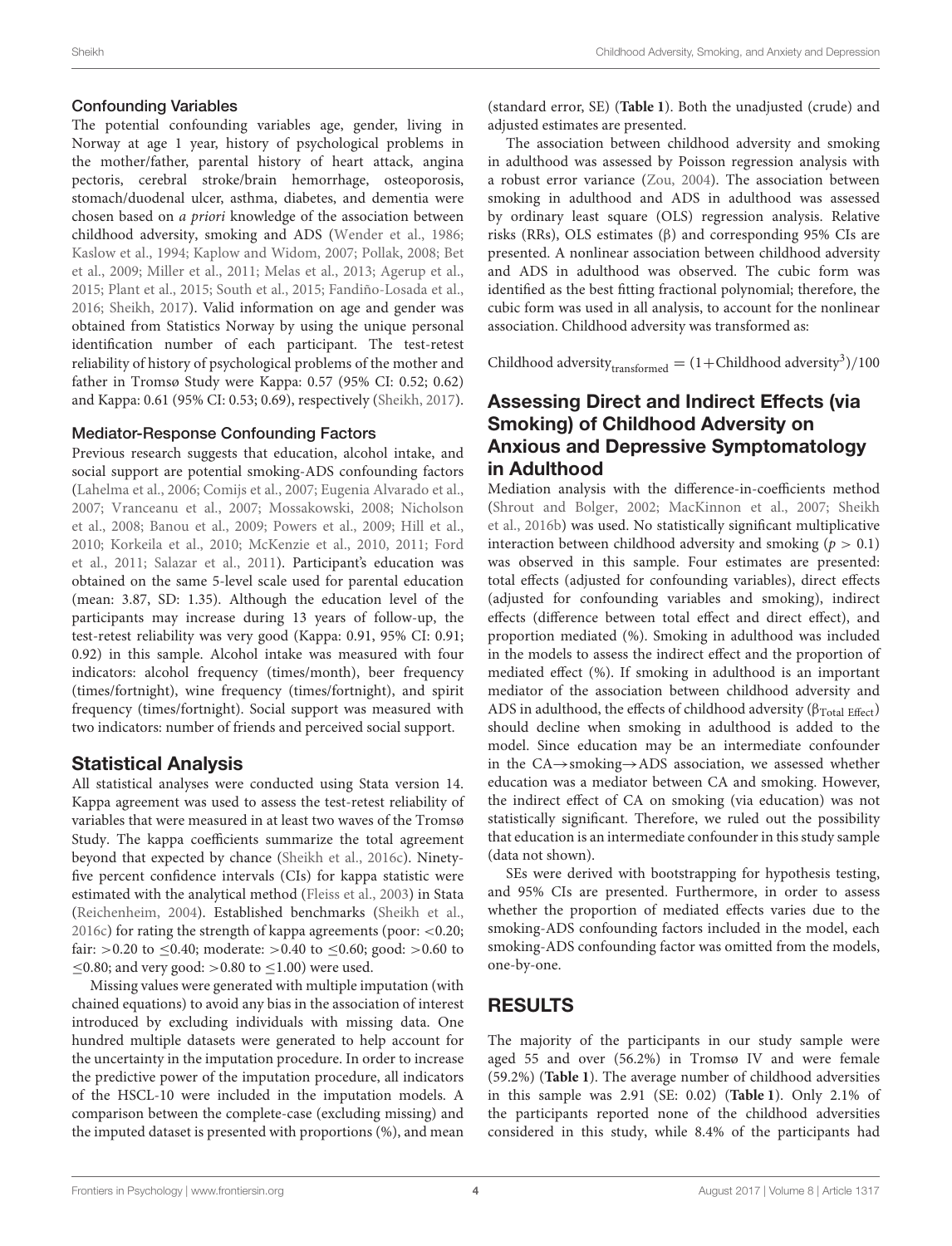#### <span id="page-4-0"></span>**TABLE 1** | General characteristics of the study sample ( $n = 4,530$ ).

| <b>Characteristics</b>                              |                          | Complete-case<br>dataset | Imputed<br>data |
|-----------------------------------------------------|--------------------------|--------------------------|-----------------|
|                                                     |                          | n (%)                    | $(\%)$          |
| EXPOSURE-MEDIATOR, MEDIATOR-RESPONSE, AND EXPOSURE- |                          |                          |                 |
| <b>RESPONSE CONFOUNDING VARIABLES</b>               |                          |                          | $\_b$           |
| Age (in 1994)                                       | Mean (SE)                | 54.69 (0.15)             | $-b$            |
|                                                     | $25 - 34$                | 302 (6.7)                | $\_b$           |
|                                                     | $35 - 44$                | 352 (7.8)                | $\_b$           |
|                                                     | $45 - 54$                | 1,327 (29.3)             | $\_b$           |
|                                                     | $55 - 64$                | 1,852 (40.8)             | $-b$            |
|                                                     | 65-74                    | 697 (15.4)               | $\_b$           |
| Gender                                              | Male                     | 1,849 (40.8)             | $\_b$           |
|                                                     | Female                   | 2,681 (59.2)             |                 |
| Living in Norway at age 1 year <sup>a</sup>         | Yes                      | 4,081 (98.4)             | 98.4            |
|                                                     | No                       | 66 (1.6)                 | 1.6             |
| History of psychological                            | Yes                      | 261 (5.8)                | $\_b$           |
| problems, mother                                    | Nο                       | 4,269 (94.2)             | $\_b$           |
| History of psychological                            | Yes                      | 114(2.5)                 | $-b$            |
| problems, father                                    | <b>No</b>                | 4,416 (97.5)             | $-b$            |
| Parental history of heart attack                    | Yes                      | 566 (12.5)               | $-b$            |
|                                                     | <b>No</b>                | 3,964 (87.5)             | $\_b$           |
| Parental history of angina                          | Yes                      | 978 (21.6)               | $\_b$           |
| pectoris                                            | No                       | 3,552 (78.4)             | $\_b$           |
| Parental history of cerebral                        | Yes                      | 1,043 (23.0)             | $\_b$           |
| stroke/brain hemorrhage                             | <b>No</b>                | 3,487 (77.0)             | $\_b$           |
| Parental history of osteoporosis                    | Yes                      | 330 (7.3)                | $_b$            |
|                                                     | <b>No</b>                | 4,200 (92.7)             | $\_b$           |
| Parental history of stomach or                      | Yes                      | 559 (12.3)               | $\_b$           |
| duodenal ulcer                                      | <b>No</b>                | 3,971 (87.7)             | $-b$            |
| Parental history of asthma                          | Yes                      | 455 (10.0)               | $-b$            |
|                                                     | <b>No</b>                | 4,075 (90.0)             | $-b$            |
| Parental history of diabetes                        | Yes                      | 6[-0.1pt]71 (14.8)       | $\_b$           |
|                                                     | <b>No</b>                | 3,859 (85.2)             | $-b$            |
| Parental history of dementia                        | Yes                      | 459 (10.1)               | $\_b$           |
|                                                     | <b>No</b>                | 4,071 (89.9)             | $\_b$           |
| <b>MEDIATOR-RESPONSE CONFOUNDING VARIABLES</b>      |                          |                          |                 |
| Education <sup>a,c</sup>                            | Mean (SE)                | 3.87(0.02)               | 3.87 (0.02)     |
| Alcohol frequency<br>(times/month) <sup>a</sup>     | Mean (SE)                | 3.00(0.07)               | 2.90 (0.06)     |
| Beer frequency<br>(glasses/fortnight) <sup>a</sup>  | Mean (SE)                | 1.21(0.04)               | 1.14(0.04)      |
| Wine frequency<br>(glasses/fortnight) <sup>a</sup>  | Mean (SE)                | 1.58(0.05)               | 1.52(0.04)      |
| Spirit frequency<br>(glasses/fornight) <sup>a</sup> | Mean (SE)                | 1.31(0.04)               | 1.24(0.04)      |
| Number of friends <sup>a</sup>                      | Mean (SE)                | 5.10(0.08)               | 5.11 (0.08)     |
| Perceived social support <sup>a</sup>               | Socially<br>isolated     | 669 (16.1)               | 16.1            |
|                                                     | Not socially<br>isolated | 3,485 (83.9)             | 83.9            |
| <b>EXPOSURE</b>                                     |                          |                          |                 |
| Childhood adversity <sup>a,d</sup>                  | Mean (SE)                | 2.91 (0.02)              | 2.91 (0.02)     |

(Continued)

#### TABLE 1 | Continued

| <b>Characteristics</b>                                                     |           | Complete-case<br>dataset | Imputed<br>data |  |
|----------------------------------------------------------------------------|-----------|--------------------------|-----------------|--|
|                                                                            |           | n (%)                    | (%)             |  |
|                                                                            | 0         | 78(2.1)                  | 2.0             |  |
|                                                                            | 1         | 311(8.4)                 | 8.0             |  |
|                                                                            | 2         | 794 (21.3)               | 21.5            |  |
|                                                                            | 3         | 1,462 (39.3)             | 39.5            |  |
|                                                                            | 4         | 897 (24.1)               | 24.2            |  |
|                                                                            | 5         | 133(3.6)                 | 3.4             |  |
|                                                                            | 6         | 46 (1.2)                 | 1.2             |  |
|                                                                            | 7         | 4(0.1)                   | 0.1             |  |
| <b>MEDIATOR</b>                                                            |           |                          |                 |  |
| Daily smoking <sup>a</sup>                                                 | Yes       | 1,312 (29.0)             | 29.0            |  |
|                                                                            | <b>No</b> | 3,213 (71.0)             | 71.0            |  |
| <b>RESPONSE</b>                                                            |           |                          |                 |  |
| Anxious and depressive<br>symptomatology (HSCL-10<br>score) <sup>a,e</sup> | Mean (SE) | 1.22(0.01)               | 1.25(0.01)      |  |

<sup>a</sup>The numbers for some variables do not add up to 4,530 due to missing values.

 $<sup>b</sup>$  There were no missing values, so no imputations were made for these variables.</sup>

<sup>c</sup>Education is measured on a 5-level scale: (1) college or university (4 years or more); (2) college or university (less than 4 years); (3) high school diploma; (4) vocational school or technical school; and (5) primary and secondary school or similar (i.e., 7–10 years of schooling).

 $d$ The seven childhood adversities considered were: low mother's and father's education (parental primary and secondary school or similar), difficult or very difficult subjective childhood financial conditions. psychological abuse, physical abuse, substance abuse distress, and exposure to passive smoke in childhood.

 $e$ HSCL-10 (1.0–4.0), where 1.0 represents lowest score on anxious and depressive symptomatology, and 4.0 represents highest score on anxious and depressive symptomatology.

SE, standard error; HSCL-10, Hopkins Symptom Check List-10.

experienced at least one (**[Table 1](#page-4-0)**). Almost one-third (29.0%) of the participants were daily smokers, and the mean score on ADS was 1.25 (SE: 0.01) in Tromsø V (**[Table 1](#page-4-0)**).

In the fully-adjusted model, childhood adversity was associated with a 10% higher risk of being a daily smoker in adulthood (RR: 1.10, 95% CI: 1.03; 1.18) (**[Table 2](#page-5-0)**). Moreover, in the fully-adjusted model, daily smoking in adulthood was associated with greater levels of ADS in adulthood (β: 0.07,  $p$  < 0.001) (**[Table 3](#page-5-1)**).

**[Table 4](#page-6-0)** presents the total effect, direct effect, indirect effect (via smoking in adulthood), and proportion of mediated effect (via smoking in adulthood) of childhood adversity on ADS in adulthood. After controlling for all the exposure-mediator, mediator-response, and exposure-response confounding variables considered in this study, childhood adversity was associated with greater levels of ADS in adulthood ( $β<sub>Total Effect</sub>$ : 0.064, 95% CI: 0.045; 0.083). Decomposition of total effects showed that almost all of the effect of childhood adversity was independent of smoking in adulthood  $(\beta_{Direct Effect})$ 0.063, 95% CI: 0.043; 0.078). Consequently, the indirect effect ( $\beta$ Indirect Effect: 0.001,  $p > 0.05$ ) and proportion of mediated effect (% Proportion mediated: 1.30,  $p > 0.05$ ) were not statistically significant (**[Table 4](#page-6-0)**).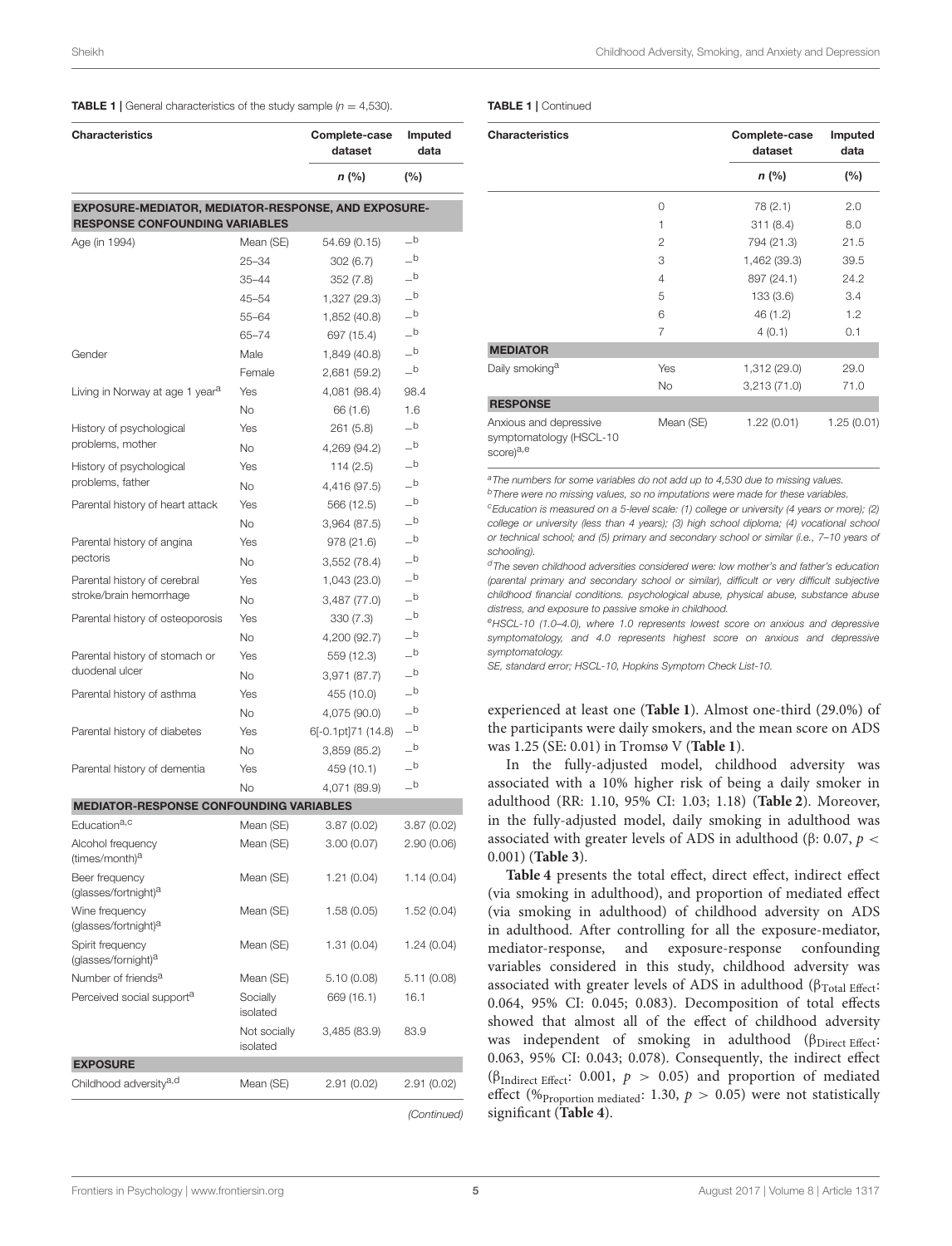<span id="page-5-0"></span>

|                 | <b>TABLE 2</b>   Association between childhood adversity and smoking in adulthood |  |  |  |
|-----------------|-----------------------------------------------------------------------------------|--|--|--|
| $(n = 4,530)$ . |                                                                                   |  |  |  |

|                     | Smoking in adulthood |            |                       |            |
|---------------------|----------------------|------------|-----------------------|------------|
|                     | Crude                |            | Adjusted <sup>c</sup> |            |
|                     | <b>RR</b>            | 95% CI     | <b>RR</b>             | 95% CI     |
| Childhood adversity | 1.09 <sup>a</sup>    | 1.01, 1.17 | $1.10^{b}$            | 1.03, 1.18 |

 $a_{p<0.01}$ .  $b_{D<0.001}$ 

<sup>c</sup>Adjusted for age, gender, living in Norway at age 1 year, mother's/father's history of psychological problems, parental history of heart attack/angina pectoris cerebral stroke/brain hemorrhage/osteoporosis/stomach/duodenal ulcer asthma/diabetes/dementia.

RR, relative risk; CI, confidence interval.

<span id="page-5-1"></span>TABLE 3 | Association between smoking and anxious and depressive symptomatology ( $n = 4,530$ ).

|                 | Anxious and depressive symptomatology |           |                              |            |
|-----------------|---------------------------------------|-----------|------------------------------|------------|
|                 | Crude                                 |           | <b>Adjusted</b> <sup>b</sup> |            |
|                 | β                                     | 95% CI    |                              | 95% CI     |
| Smoking         | 0.07a                                 | 0.05.0.10 | 0.07a                        | 0.04, 0.10 |
| $a_n$ , $0.001$ |                                       |           |                              |            |

<sup>a</sup>p < 0.001.

<sup>b</sup>Adjusted for age, gender, living in Norway at age 1 year, parental education, subjective childhood financial conditions, psychological abuse in childhood, physical abuse in childhood, substance abuse distress in childhood, exposure to passive smoke in childhood, mother's/father's history of psychological problems, parental history of heart attack/angina pectoris/cerebral stroke/brain hemorrhage/osteoporosis/stomach/duodenal ulcer/asthma/diabetes/dementia, alcohol intake indicators, education, number of friends, and perceived social support. CI, Confidence interval.

Smoking-ADS confounding factors (i.e., education, alcohol intake, and social support) were excluded from the models oneby-one, in order to assess how the indirect effect and proportion of mediated effect changed (**[Table 4](#page-6-0)**). Excluding indicators of alcohol intake or social support did not change the inference, as the indirect effects and proportion of mediated effects were not statistically significant ( $p > 0.05$ ). However, when education was excluded from the models, smoking in adulthood significantly (%Proportion mediated: 2.74,  $p < 0.05$ ) mediated the association between childhood adversity and ADS in adulthood (**[Table 4](#page-6-0)**).

## **DISCUSSION**

The results of this study show that childhood adversity is associated with an increased risk of smoking in adulthood, and smoking in adulthood is associated with greater levels of ADS in adulthood. The direct effects presented in this study show that the effects of childhood adversity on ADS in adulthood were slightly attenuated, but not eliminated, by adjustment for smoking in adulthood. Moreover, the results of this study show that a careful inclusion of mediator-response confounding variables is not only important for a "less" biased estimates of direct effect, indirect effect, and proportion of mediated effect, but also for the binary decision of whether there is an indirect effect based only on statistical significance. Indeed, if education was not measured or not considered as a potential confounder, a researcher relying on significance tests would conclude that smoking in adulthood significantly ( $p < 0.05$ , **[Table 4](#page-6-0)**) mediates the association between childhood adversity and ADS in adulthood.

Conditional on all the confounding variables considered in this study, smoking in adulthood did not significantly mediate the association between childhood adversity and ADS in adulthood. However, if excluding one mediator-response confounding variable (education) can make the indirect effect appear statistically significant, it is possible that including other confounding variables could also influence statistical significance. Similarly, it must be noted that despite accounting for several confounding variables and establishing temporality between smoking and ADS in adulthood, the indirect effects presented here cannot be interpreted as causal effects because there may be unmeasured (or unaccounted for) exposuremediator, mediator-response, or exposure-response confounding variables, as well as unmeasured intermediate confounding variables [\(Sheikh et al., 2016b;](#page-10-14) [Sheikh, 2017\)](#page-10-2). Although childhood adversity was the focus of the study, we cannot rule out that exposure to adverse events later in life might have affected smoking and ADS. Therefore, the results presented here do not "prove" that the indirect effect of childhood adversity on ADS via smoking is not causal, as the assumption of no unmeasured confounding is not satisfied, and may never be satisfied using an observational study design [\(Sheikh et al., 2016b;](#page-10-14) [Sheikh, 2017\)](#page-10-2). One might wonder what the purpose of such assumptions is if they are unlikely to be satisfied. We believe that the purpose, in practice, is to urge researchers to provide "as unbiased as feasible" estimates, instead of "as biased as possible" estimates. Unbiased estimates with a causal interpretation from observational studies represent an unattainable goal, but at least researchers can aim to reduce the "error" in estimates.

It must be noted that the inference regarding indirect effects is often based on statistical significance. This approach has been criticized, but for most journals publication of a manuscript relies (directly or indirectly) on statistical significance. This is why we chose to highlight the statistical significance in the contradictory inference drawn from indirect effects/proportion mediated effects when education is included or excluded from the models. If statistical significance is ignored, than all the indirect effects and proportion mediated effects in **[Table 4](#page-6-0)** provide the same information, i.e., some of the effect of childhood adversity on ADS in adulthood is mediated by smoking in adulthood, as the indirect effects were >0, and proportion mediated effects in all models were:

#### 0 < Proportion Mediated(%)  $\leq$  100.

Consistent with previous studies, childhood adversity was associated with smoking in adulthood [\(Rohde et al., 2004;](#page-10-30) Le et al., [2016;](#page-9-1) [Non et al., 2016\)](#page-9-28) and with ADS in adulthood [\(Mauramo et al., 2012;](#page-9-29) [Nurius et al., 2012;](#page-9-30) Quesnel-Vallée and Taylor, [2012;](#page-10-31) [Baldassari et al., 2013;](#page-7-9) [Kamiya et al., 2013;](#page-8-26) Oshio et al., [2013;](#page-9-31) [Sperry and Widom, 2013;](#page-10-32) [Torres and Wong, 2013;](#page-10-33) [Ochi et al., 2014;](#page-9-32) [Sheikh et al., 2014;](#page-10-19) [Taha and Goodwin,](#page-10-34)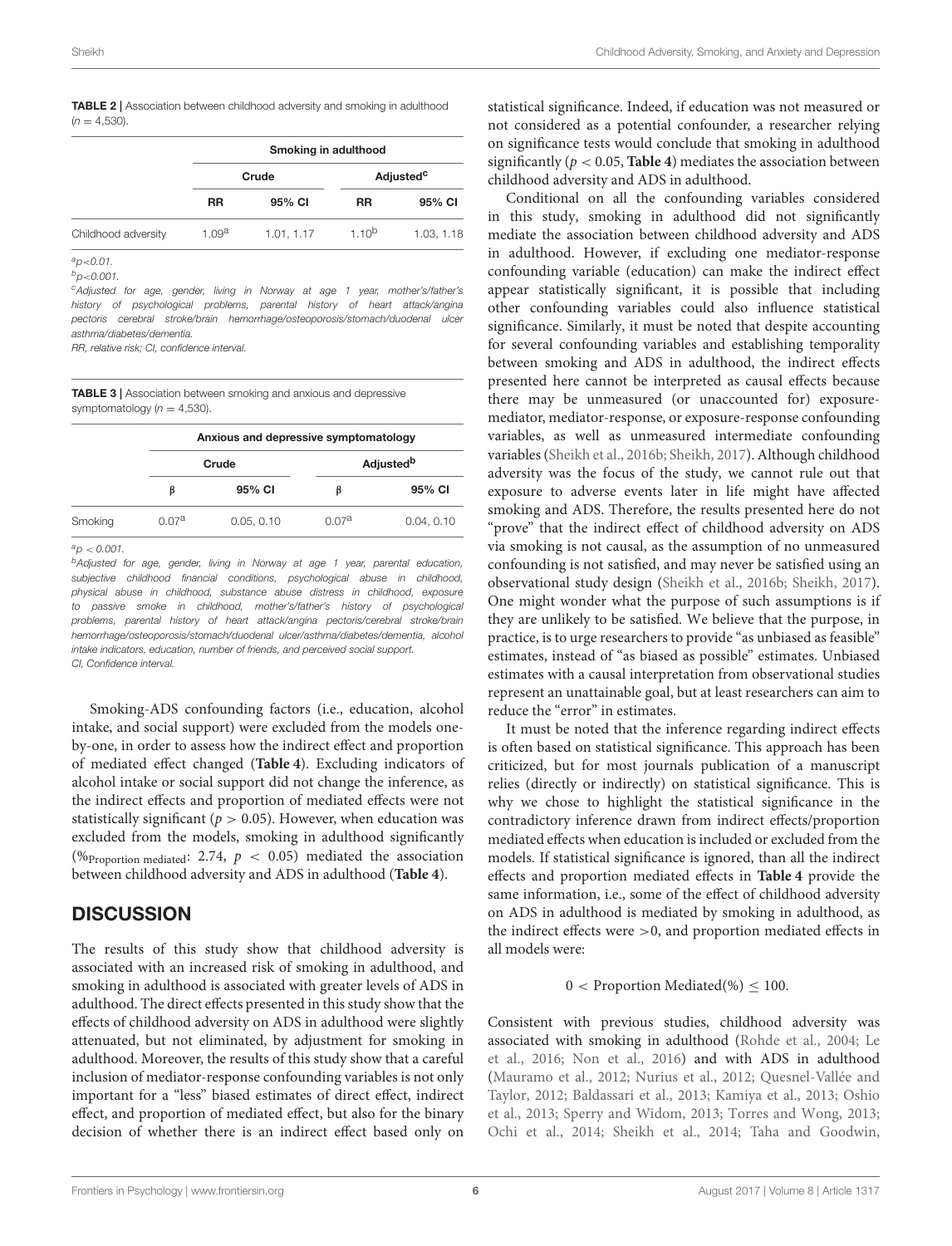|                     | <b>Adjusted for all Confounding Variables</b> |                                     |                                      |                                          |  |  |  |
|---------------------|-----------------------------------------------|-------------------------------------|--------------------------------------|------------------------------------------|--|--|--|
|                     | <b>Total effect</b><br>$\beta$ (95% CI)       | Direct effect<br>$\beta$ (95% CI)   | Indirect effect<br>$\beta$ (95% CI)  | <b>Proportion mediated</b><br>% (95% CI) |  |  |  |
| Childhood adversity | $0.064$ (0.045, 0.083) <sup>a</sup>           | $0.063(0.043, 0.078)^b$             | $0.001$ (-0.001, 0.002) <sup>a</sup> | 1.30 ( $-1.05$ , 3.81) <sup>a</sup>      |  |  |  |
|                     |                                               | <b>Excluding Education</b>          |                                      |                                          |  |  |  |
|                     | $0.069(0.040, 0.085)^e$                       | $0.067$ (0.039, 0.079) <sup>†</sup> | $0.002$ (0.001, 0.004) <sup>e</sup>  | $2.74(0.06, 5.37)^e$                     |  |  |  |
|                     | <b>Excluding Indicators of Alcohol Intake</b> |                                     |                                      |                                          |  |  |  |
|                     | $0.064$ (0.044, 0.081) <sup>c</sup>           | $0.063(0.043, 0.079)$ <sup>d</sup>  | $0.001$ (-0.001, 0.002) <sup>c</sup> | $1.50 (-0.50, 4.20)^{c}$                 |  |  |  |
|                     | <b>Excluding Indicators of Social Support</b> |                                     |                                      |                                          |  |  |  |
|                     | $0.074$ (0.055, 0.092) <sup>g</sup>           | $0.074(0.054, 0.089)^h$             | $0.001 (-0.001, 0.002)^9$            | $1.05 (-0.58, 3.39)^9$                   |  |  |  |

<span id="page-6-0"></span>**TABLE 4** | Direct and indirect effect (via smoking) of childhood adversity on anxious and depressive symptomatology in adulthood ( $n = 4,530$ ).

aAdjusted for age, gender, living in Norway at age 1 year, mother's/father's history of psychological problems, parental history of heart attack/angina pectoris/cerebral stroke/brain hemorrhage/osteoporosis/stomach/duodenal ulcer/ asthma/diabetes/dementia, education, number of friends, perceived social support, and indicators of alcohol intake.

bAdjusted for age, gender, living in Norway at age 1 year, mother's/father's history of psychological problems, parental history of heart attack/angina pectoris/cerebral stroke/brain hemorrhage/osteoporosis/stomach/duodenal ulcer/asthma/diabetes/dementia, education, number of friends, perceived social support, indicators of alcohol intake + smoking in adulthood.

<sup>c</sup> Adjusted for age, gender, living in Norway at age 1 year, mother's/father's history of psychological problems, parental history of heart attack/angina pectoris/cerebral stroke/brain hemorrhage/osteoporosis/stomach/duodenal ulcer/asthma/diabetes/dementia, education, number of friends, and perceived social support.

d Adjusted for age, gender, living in Norway at age 1 year, mother's/father's history of psychological problems, parental history of heart attack/angina pectoris/cerebral stroke/brain hemorrhage/osteoporosis/stomach/duodenal ulcer/asthma/diabetes/dementia, education, number of friends, and perceived social support + smoking in adulthood.

eAdjusted for age, gender, living in Norway at age 1 year, mother's/father's history of psychological problems, parental history of heart attack/angina pectoris/cerebral stroke/brain hemorrhage/osteoporosis/stomach/duodenal ulcer/asthma/diabetes/dementia, number of friends, perceived social support, and indicators of alcohol intake.

<sup>f</sup>Adjusted for age, gender, living in Norway at age 1 year, mother's/father's history of psychological problems, parental history of heart attack/angina pectoris/cerebral stroke/brain hemorrhage/osteoporosis/stomach/duodenal ulcer/asthma/diabetes/dementia, number of friends, perceived social support, indicators of alcohol intake + smoking in adulthood.

9 Adjusted for age, gender, living in Norway at age 1 year, mother's/father's history of psychological problems, parental history of heart attack/angina pectoris/cerebral stroke/brain hemorrhage/osteoporosis/ stomach/duodenal ulcer/asthma/diabetes/dementia, education, number of friends, perceived social support, and indicators of alcohol intake.

hAdjusted for age, gender, living in Norway at age 1 year, mother's/father's history of psychological problems, parental history of heart attack/angina pectoris/cerebral stroke/brain hemorrhage/osteoporosis/stomach/duodenal ulcer/asthma/diabetes/dementia, education, number of friends, perceived social support, indicators of alcohol intake + smoking in adulthood.

CI, Confidence interval

[2014\)](#page-10-34). Similarly, and consistent with most [\(Jorm et al., 1999;](#page-8-27) [Johnson et al., 2000;](#page-8-28) [Martini et al., 2002;](#page-9-33) [Nicolosi et al., 2004;](#page-9-34) [Boden et al., 2010;](#page-7-10) [Sheikh et al., 2014,](#page-10-19) [2016a\)](#page-10-0), though not all [\(Kendler et al., 1993b;](#page-8-29) [Albers and Biener, 2002;](#page-7-11) [Nabi et al.,](#page-9-35) [2010\)](#page-9-35) previous studies, smoking in adulthood was associated with ADS in adulthood. Several previous studies [\(Kendler et al.,](#page-8-29) [1993b;](#page-8-29) [Albers and Biener, 2002;](#page-7-11) [Fergusson et al., 2003\)](#page-8-30) have suggested that including potential confounding variables in the models substantially reduces the strength of association between smoking and ADS. However, the strength of association between smoking and ADS remained similar in this study, despite adjusting for a wide range of confounding variables. Contrary to some studies [\(Sheikh et al., 2014\)](#page-10-19), though not all [\(Gilman et al.,](#page-8-31) [2002;](#page-8-31) [Park et al., 2013;](#page-9-36) [Sheikh et al., 2016a;](#page-10-0) [Dahl et al., 2017;](#page-7-12) [Sheikh, 2017\)](#page-10-2), no statistically significant interaction was observed between childhood adversity and gender. Similarly, contrary to some previous studies [\(Lin et al., 2014\)](#page-9-37), no statistically significant interaction between smoking and gender was observed in this sample. Furthermore, age (cohort effect [Etherington, 2017\)](#page-8-32) did not play a moderating role in the associations between childhood adversity, smoking, and ADS in adulthood (data not shown), which is in contrast to some [\(Goosby, 2013;](#page-8-33) [Schaan, 2014\)](#page-10-35), though not all [\(Raposo et al., 2014;](#page-10-36) [Sheikh et al., 2014,](#page-10-19) [2016a](#page-10-0)[,b;](#page-10-14) [Sheikh, 2017\)](#page-10-2) previous studies.

Statistically, the change in the estimate for an exposure due to a confounder or a mediator may be assessed in the same manner (with either the difference method or with statistical methods based on counterfactuals/potential outcomes) (Sheikh et al., [2016b\)](#page-10-14). Therefore, the estimates for direct effects can be interpreted as an alternative hypothesis of whether childhood adversity affects ADS in adulthood, independent of smoking. This interpretation is sometimes preferred (instead of mediation hypothesis) for two reasons: first, smoking tends to be affected by parental behavioral patterns irrespective of psychosocial and socioeconomic conditions in childhood [\(Broms et al., 2012\)](#page-7-13). Therefore, some of the association between childhood adversity and ADS may be driven by the association between parental behavioral patterns [\(Taha and Goodwin, 2014\)](#page-10-34), and participants' smoking behavior. Second, the association between smoking and ADS may be reciprocal. For instance, smoking may be used to alleviate feelings of depression due to serotonergic dysfunctions [\(Stahl, 2013\)](#page-10-37). Childhood adversity could negatively influence anxiety and depression in adolescence [\(Raposa et al., 2014;](#page-10-38) [Wirback et al., 2014;](#page-11-3) [Heshmat et al., 2016;](#page-8-34) [Seijo et al., 2016;](#page-10-39) [Björkenstam et al., 2017;](#page-7-14) [Kang et al., 2017\)](#page-8-35), which in turn may influence smoking behavior in adulthood. Indeed, history of anxiety and depression is also a strong predictor of anxiety and depression in later-life [\(Guerra et al., 2009;](#page-8-36) [Din and Noor, 2010;](#page-8-37) [Chen et al., 2012;](#page-7-15) [Björkenstam et al., 2015;](#page-7-16) [Davies et al., 2015\)](#page-7-17).

The test-retest reliability of some variables was not very good in this study sample. The unreliability of confounding variables would imply that the total effects, direct effects,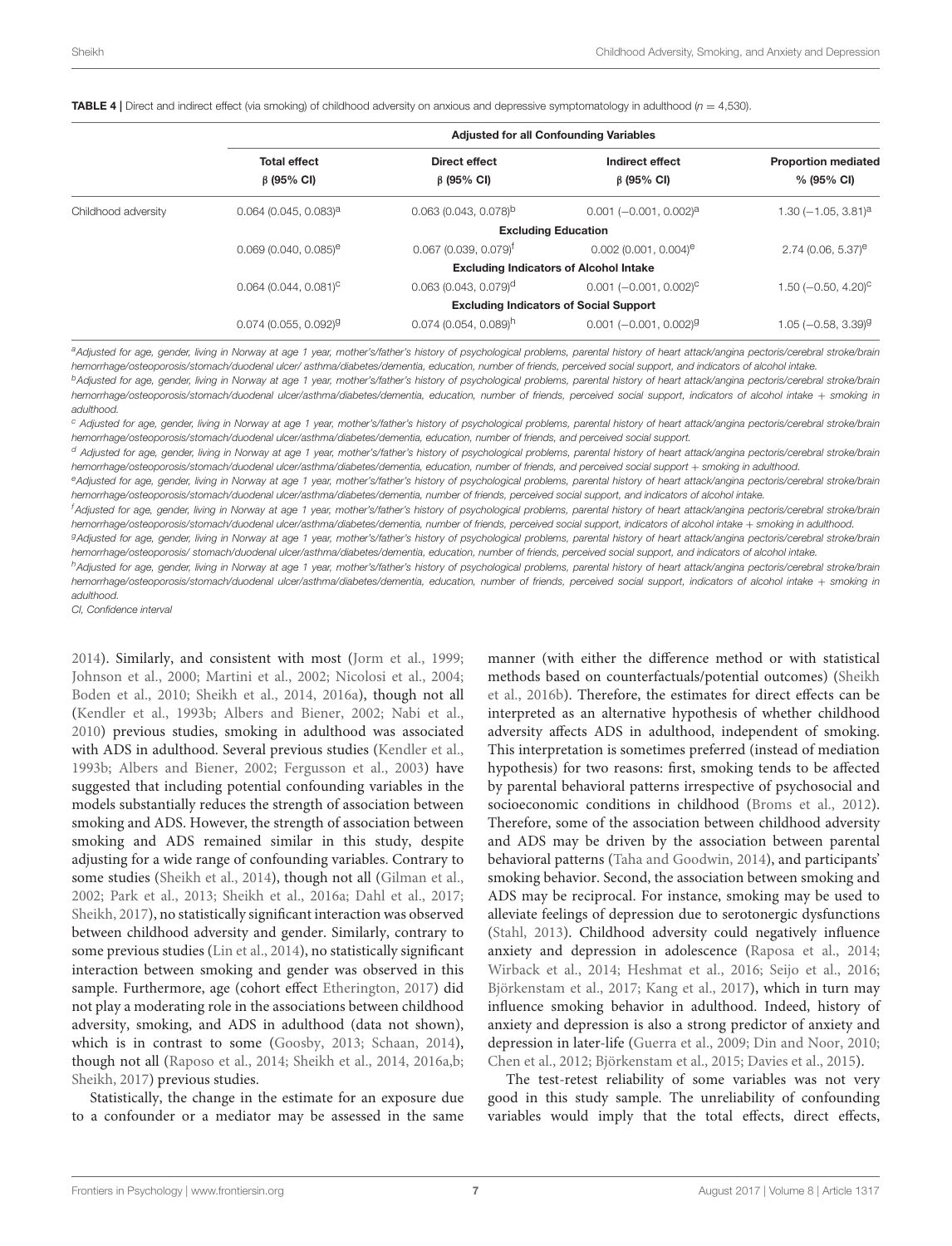indirect effects and proportion of mediated effects are overestimated (biased upwards) [\(Sheikh et al., 2016b\)](#page-10-14). However, the unreliability of mediator (smoking) would imply that the indirect effects and proportion of mediated effects are underestimated (biased downwards) [\(Sheikh et al., 2016b\)](#page-10-14). Several studies have shown that retrospective measurement of childhood adversity is fairly reliable and valid [\(Krieger et al., 1998;](#page-8-38) [Ward,](#page-11-4) [2011;](#page-11-4) [Goodman et al., 2016\)](#page-8-39). Other studies have shown that the association between retrospectively measured childhood adversity and ADS in adulthood is not driven by differential recall bias [\(Brown et al., 2007;](#page-7-18) [Fergusson et al., 2011;](#page-8-40) [Sheikh,](#page-10-2) [2017\)](#page-10-2). The adverse effects of smoking are in part a function of the number of cigarettes smoked and duration of smoking. As this analysis did not have data on the amount or duration of smoking, the indirect effects could be biased downwards (under-estimated). The follow-up period between smoking and ADS was only 7 years; therefore, it is plausible that smoking may mediate the childhood adversity-ADS association over a longer period of time. No other psychometric scales were measured in the Tromsø Study and ADS was not measured in the Tromsø IV Study. Including ADS from an earlier wave (Tromsø IV) could strengthen the argument that smoking contributes a unique variance to subsequent ADS in Tromsø V. The strengths of this study are its longitudinal design

## **REFERENCES**

- <span id="page-7-6"></span>Agerup, T., Lydersen, S., Wallander, J., and Sund, A. M. (2015). Maternal and paternal psychosocial risk factors for clinical depression in a Norwegian community sample of adolescents. Nord. J. Psychiatry 69, 35–41. doi: [10.3109/08039488.2014.919021](https://doi.org/10.3109/08039488.2014.919021)
- <span id="page-7-11"></span>Albers, A. B., and Biener, L. (2002). The role of smoking and rebelliousness in the development of depressive symptoms among a cohort of Massachusetts adolescents. Prev. Med. 34, 625–631. doi: [10.1006/pmed.2002.1029](https://doi.org/10.1006/pmed.2002.1029)
- <span id="page-7-0"></span>Anda, R. F., Croft, J. B., Felitti, V. J., Nordenberg, D., Giles, W. H., and Williamson, D. F. (1999). Adverse childhood experiences and smoking during adolescence and adulthood. JAMA 282, 1652–1658. doi: [10.1001/jama.282.17.1652](https://doi.org/10.1001/jama.282.17.1652)
- <span id="page-7-3"></span>Ary, D. V., Duncan, T. E., Duncan, S. C., and Hops, H. (1999). Adolescent problem behavior: the influence of parents and peers. Behav. Res. Ther. 37, 217–230. doi: [10.1016/S0005-7967\(98\)00133-8](https://doi.org/10.1016/S0005-7967(98)00133-8)
- <span id="page-7-9"></span>Baldassari, A. R., Cleveland, R. J., and Callahan, L. F. (2013). Independent influences of current and childhood socioeconomic status on health outcomes in a North Carolina family practice sample of arthritis patients. Arthritis Care Res. (Hoboken). 65, 1334–1342. doi: [10.1002/acr.21969](https://doi.org/10.1002/acr.21969)
- <span id="page-7-1"></span>Balevich, E. C., Wein, N. D., and Flory, J. D. (2013). Cigarette smoking and measures of impulsivity in a college sample. Subst. Abuse 34, 256–262. doi: [10.1080/08897077.2012.763082](https://doi.org/10.1080/08897077.2012.763082)
- <span id="page-7-8"></span>Banou, E., Hobfoll, S. E., and Trochelman, R. D. (2009). Loss of resources as mediators between interpersonal trauma and traumatic and depressive symptoms among women with cancer. J. Health Psychol. 14, 200–214. doi: [10.1177/1359105308100204](https://doi.org/10.1177/1359105308100204)
- <span id="page-7-5"></span>Bet, P. M., Penninx, B. W. J. H., Bochdanovits, Z., Uitterlinden, A. G., Beekman, A. T. F., van Schoor, N. M., et al. (2009). Glucocorticoid receptor gene polymorphisms and childhood adversity are associated with depression: new evidence for a gene–environment interaction. Am. J. Med. Genet. B Neuropsychiatr. Genet. 150B, 660–669. doi: [10.1002/ajmg.b.30886](https://doi.org/10.1002/ajmg.b.30886)
- <span id="page-7-16"></span>Björkenstam, E., Burström, B., Brännström, L., Vinnerljung, B., Björkenstam, C., and Pebley, A. R. (2015). Cumulative exposure to childhood stressors and subsequent psychological distress. an analysis of US panel data. Soc. Sci. Med. 142, 109–117. doi: [10.1016/j.socscimed.2015.08.006](https://doi.org/10.1016/j.socscimed.2015.08.006)

and a large representative sample of the adult population of Tromsø.

In summary, the results of this study suggest that childhood adversity is associated with greater levels of anxiety and depression in adulthood, and this association was not mediated significantly by smoking in adulthood.

## AUTHOR CONTRIBUTIONS

The author confirms being the sole contributor of this work and approved it for publication.

## FUNDING

This research was funded by the University of Tromsø. The publication charges for this article have been funded by a grant from the publication fund of UiT The Arctic University of Norway.

## ACKNOWLEDGMENTS

I am thankful to Prof. Jan Abel Olsen and Dr. Birgit Abelsen for their contributions and collaboration throughout the project that resulted in this manuscript.

- <span id="page-7-14"></span>Björkenstam, E., Pebley, A. R., Burström, B., and Kosidou, K. (2017). Childhood social adversity and risk of depressive symptoms in adolescence in a US national sample. J. Affect. Disord. [212, 56–63. doi: 10.1016/j.jad.2017.](https://doi.org/10.1016/j.jad.2017.01.035) 01.035
- <span id="page-7-10"></span>Boden, J. M., Fergusson, D. M., and Horwood, L. J. (2010). Cigarette smoking and depression: tests of causal linkages using a longitudinal birth cohort. Br. J. Psychiatry 196, 440–446. doi: [10.1192/bjp.bp.109.065912](https://doi.org/10.1192/bjp.bp.109.065912)
- <span id="page-7-13"></span>Broms, U., Koskenvuo, K., Sillanmäki Lauri, H., Mattila Kari, J., and Koskenvuo, M. (2012). Best friend's and family members' smoking habits and parental divorce during childhood are associated with smoking in adulthood. Nordic Stud. Alcohol Drugs 29, 441–452. doi: [10.2478/v10199-012-0039-2](https://doi.org/10.2478/v10199-012-0039-2)
- <span id="page-7-18"></span>Brown, G. W., Craig, T. K. J., Harris, T. O., Handley, R. V., and Harvey, A. L. (2007). Validity of retrospective measures of early maltreatment and depressive episodes using the childhood experience of care and abuse (CECA) instrument — a life-course study of adult chronic depression — 2. J. Affect. Disord. 103, 217–224. doi: [10.1016/j.jad.2007.06.003](https://doi.org/10.1016/j.jad.2007.06.003)
- <span id="page-7-4"></span>Campbell, J. A., Walker, R. J., and Egede, L. E. (2016). Associations between adverse childhood experiences, high-risk behaviors, and morbidity in adulthood. Am. J. Prev. Med. 50, 344–352. doi: [10.1016/j.amepre.2015.07.022](https://doi.org/10.1016/j.amepre.2015.07.022)
- <span id="page-7-15"></span>Chen, Z. Y., Liu, R. X., and Kaplan, H. B. (2012). Early depressogenic effects of receiving negative parenting on adult affective disturbance. Adv. Life Course Res. 17, 210–219. doi: [10.1016/j.alcr.2012.05.002](https://doi.org/10.1016/j.alcr.2012.05.002)
- <span id="page-7-2"></span>Cole, S. R., and Hernán, M. A. (2002). Fallibility in estimating direct effects. Int. J. Epidemiol. 31, 163–165. doi: [10.1093/ije/31.1.163](https://doi.org/10.1093/ije/31.1.163)
- <span id="page-7-7"></span>Comijs, H. C., Beekman, A. T. F., Smit, F., Bremmer, M., Tilburg, T. V., and Deeg, D. J. H. (2007). Childhood adversity, recent life events and depression in late life. J. Affect. Disord. 103, 243–246. doi: [10.1016/j.jad.2007.01.012](https://doi.org/10.1016/j.jad.2007.01.012)
- <span id="page-7-12"></span>Dahl, S. K., Larsen, J. T., Petersen, L., Ubbesen, M. B., Mortensen, P. B., Munk-Olsen, T., et al. (2017). Early adversity and risk for moderate to severe unipolar depressive disorder in adolescence and adulthood: a register-based study of 978, 647 individuals. J. Affect. Disord. [214, 122–129. doi: 10.1016/j.jad.2017.](https://doi.org/10.1016/j.jad.2017.03.014) 03.014
- <span id="page-7-17"></span>Davies, S. J. C., Pearson, R. M., Stapinski, L., Bould, H., Christmas, D. M., Button, K. S., et al. (2015). Symptoms of generalized anxiety disorder but not panic disorder at age 15 years increase the risk of depression at 18 years in the avon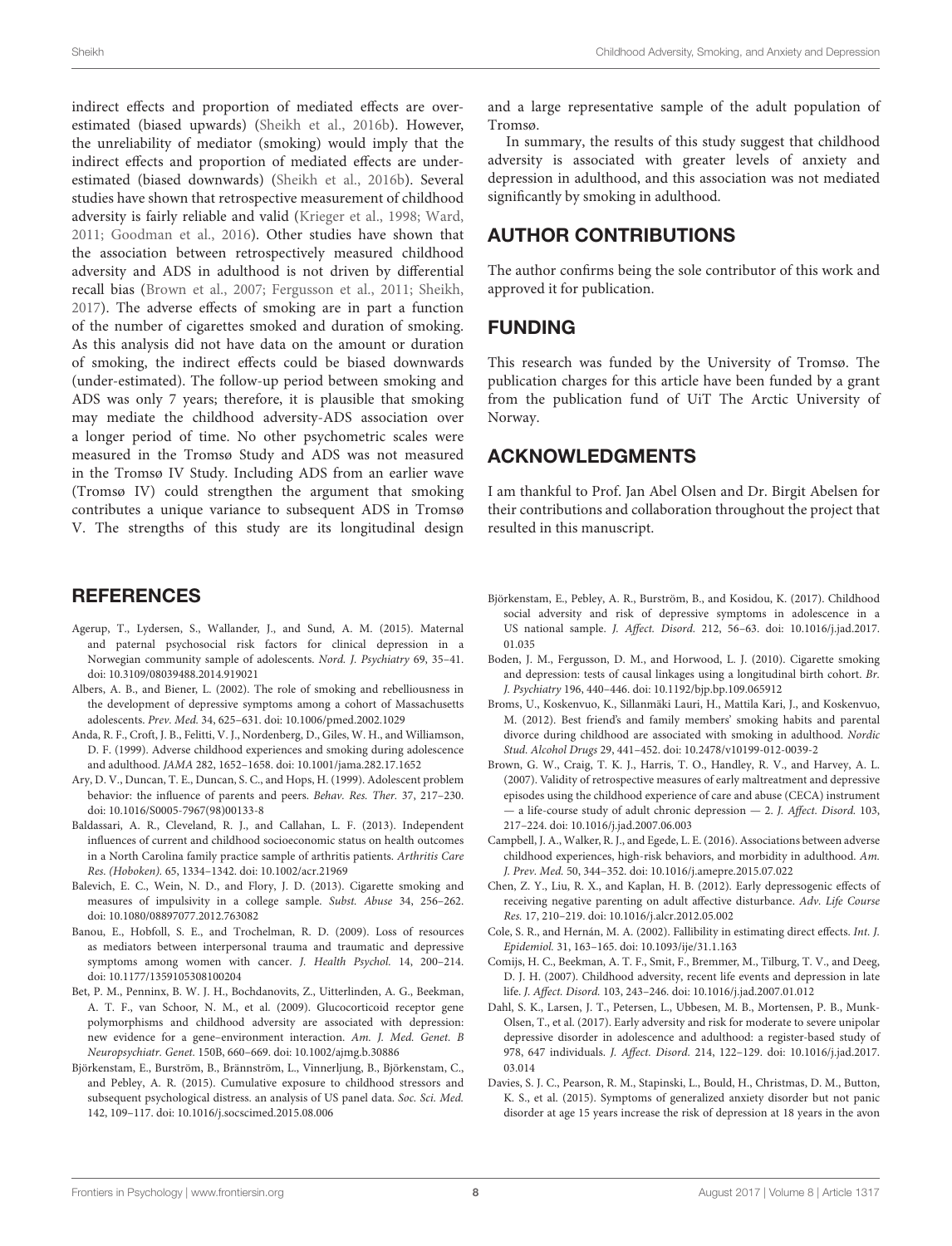longitudinal study of parents and children (ALSPAC) cohort study. Psychol. Med. 46, 73–85. doi: [10.1017/S003329171500149X](https://doi.org/10.1017/S003329171500149X)

- <span id="page-8-37"></span>Din, M. O., and Noor, N. M. (2010). Prevalence and factors associated with depressive symptoms in Malay women. Women Health 49, 573–591. doi: [10.1080/03630240903495897](https://doi.org/10.1080/03630240903495897)
- <span id="page-8-10"></span>Donovan, J. E., and Jessor, R. (1985). Structure of problem behavior in adolescence and young adulthood. J. Consult. Clin. Psychol. 53, 890–904. doi: [10.1037/0022-006X.53.6.890](https://doi.org/10.1037/0022-006X.53.6.890)
- <span id="page-8-6"></span>Dvir, Y., Ford, J. D., Hill, M., and Frazier, J. A. (2014). Childhood maltreatment, emotional dysregulation, and psychiatric comorbidities. Harv. Rev. Psychiatry 22, 149–161. doi: [10.1097/HRP.0000000000000014](https://doi.org/10.1097/HRP.0000000000000014)
- <span id="page-8-7"></span>Elder, G. H. J. (1985). "Perspectives on the life course," in Life Course Dynamics: Trajectories and Transitions, 1968-1980, eds G. H. J. Elder and S. S. R Council (New York, NY: Cornell University Press), 23–49.
- <span id="page-8-32"></span>Etherington, N. (2017). Re-evaluating gender differences in self-rated health: the importance of cohort. J. Women Aging 29, 150–162. doi: [10.1080/08952841.2016.1108737](https://doi.org/10.1080/08952841.2016.1108737)
- <span id="page-8-21"></span>Eugenia Alvarado, B., Victoria Zunzunegui, M., Béland, F., Sicotte, M., and Tellechea, L. (2007). Social and gender inequalities in depressive symptoms among urban older adults of latin America and the Caribbean. J. Gerontol. Ser. B 62, S226–S236. doi: [10.1093/geronb/62.4.S226](https://doi.org/10.1093/geronb/62.4.S226)
- <span id="page-8-20"></span>Fandiño-Losada, A., Bangdiwala, S. I., Lavebratt, C., and Forsell, Y. (2016). Path analysis of the chronicity of depression using the comprehensive developmental model framework. Nord. J. Psychiatry 70, 380–391. doi: [10.3109/08039488.2015.1134651](https://doi.org/10.3109/08039488.2015.1134651)
- <span id="page-8-30"></span>Fergusson, D. M., Goodwin, R. D., and Horwood, L. J. (2003). Major depression and cigarette smoking: results of a 21-year longitudinal study. Psychol. Med. 33, 1357–1367. doi: [10.1017/S0033291703008596](https://doi.org/10.1017/S0033291703008596)
- <span id="page-8-40"></span>Fergusson, D. M., Horwood, L. J., and Boden, J. M. (2011). Structural equation modeling of repeated retrospective reports of childhood maltreatment. Int. J. Methods Psychiatr. Res. 20, 93–104. doi: [10.1002/mpr.337](https://doi.org/10.1002/mpr.337)
- <span id="page-8-25"></span>Fleiss, J. L., Levin, B., and Paik, M. C. (2003). Statistical Methods for Rates and Proportions. Hoboken, NJ: John Wiley & Sons.
- <span id="page-8-2"></span>Fluharty, M., Taylor, A. E., Grabski, M., and Munaf,ò, M. R. (2016). The association of cigarette smoking with depression and anxiety: a Systematic review. Nicotine Tob. Res. 19, 3–13. doi: [10.1093/ntr/ntw140](https://doi.org/10.1093/ntr/ntw140)
- <span id="page-8-24"></span>Ford, E., Clark, C., and Stansfeld, S. A. (2011). The influence of childhood adversity on social relations and mental health at mid-life. J. Affect. Disord. 133, 320–327. doi: [10.1016/j.jad.2011.03.017](https://doi.org/10.1016/j.jad.2011.03.017)
- <span id="page-8-3"></span>Fuller-Thomson, E., Filippelli, J., and Lue-Crisostomo, C. A. (2013). Genderspecific association between childhood adversities and smoking in adulthood: findings from a population-based study. Public Health 127, 449–460. doi: [10.1016/j.puhe.2013.01.006](https://doi.org/10.1016/j.puhe.2013.01.006)
- <span id="page-8-0"></span>Gilman, S. E., Abrams, D. B., and Buka, S. L. (2003). Socioeconomic status over the life course and stages of cigarette use: initiation, regular use, and cessation. J. Epidemiol. Commun. Health 57, 802–808. doi: [10.1136/jech.57.10.802](https://doi.org/10.1136/jech.57.10.802)
- <span id="page-8-31"></span>Gilman, S. E., Kawachi, I., Fitzmaurice, G. M., and Buka, S. L. (2002). Socioeconomic status in childhood and the lifetime risk of major depression. Int. J. Epidemiol. 31, 359–367. doi: [10.1093/intjepid/31.2.359](https://doi.org/10.1093/intjepid/31.2.359)
- <span id="page-8-12"></span>Gilman, S. E., Martin, L. T., Abrams, D. B., Kawachi, I., Kubzansky, L., Loucks, E. B., et al. (2008). Educational attainment and cigarette smoking: a causal association? Int. J. Epidemiol. [37, 615–624. doi: 10.1093/ije/](https://doi.org/10.1093/ije/dym250) dym250
- <span id="page-8-39"></span>Goodman, G. S., Goldfarb, D., Quas, J. A., Narr, R. K., Milojevich, H., and Cordon, I. M. (2016). "Memory development, emotion regulation, and traumarelated psychopathology," in Developmental Psychopathology, ed D. Cicchetti (Hoboken, NJ: John Wiley & Sons, Inc.), 555–590.
- <span id="page-8-33"></span>Goosby, B. J. (2013). Early life course pathways of adult depression and chronic pain. J. Health Soc. Behav. 54, 75–91. doi: [10.1177/0022146512475089](https://doi.org/10.1177/0022146512475089)
- <span id="page-8-4"></span>Gould, J. W., and Martindale, D. A. (2007). The Art and Science of Child Custody Evaluations. New York, NY: Guilford Press.
- <span id="page-8-36"></span>Guerra, M., Ferri, C. P., Sosa, A. L., Salas, A., Gaona, C., Gonzales, V., et al. (2009). Late-life depression in Peru, Mexico and Venezuela: the 10/66 populationbased study. Br. J. Psychiatry 195, 510–515. doi: [10.1192/bjp.bp.109.064055](https://doi.org/10.1192/bjp.bp.109.064055)
- <span id="page-8-11"></span>Haustein, K.-O. (2006). Smoking and poverty. Eur. J. Cardiovasc. Prev. Rehabil. 13, 312–318. doi: [10.1097/00149831-200606000-00004](https://doi.org/10.1097/00149831-200606000-00004)
- <span id="page-8-9"></span>Heim, C., and Binder, E. B. (2012). Current research trends in early life stress and depression: review of human studies on sensitive periods,

gene–environment interactions, and epigenetics. Exp. Neurol. 233, 102–111. doi: [10.1016/j.expneurol.2011.10.032](https://doi.org/10.1016/j.expneurol.2011.10.032)

- <span id="page-8-34"></span>Heshmat, R., Qorbani, M., Ghoreshi, B., Djalalinia, S., Tabatabaie, O. R., Safiri, S., et al. (2016). Association of socioeconomic status with psychiatric problems and violent behaviours in a nationally representative sample of Iranian children and adolescents: the CASPIAN-IV study. BMJ Open 6:e011615. doi: [10.1136/bmjopen-2016-011615](https://doi.org/10.1136/bmjopen-2016-011615)
- <span id="page-8-22"></span>Hill, T. D., Kaplan, L. M., French, M. T., and Johnson, R. J. (2010). Victimization in early life and mental health in adulthood. J. Health Soc. Behav. 51, 48–63. doi: [10.1177/0022146509361194](https://doi.org/10.1177/0022146509361194)
- <span id="page-8-13"></span>Jackson, K. M., Colby, S. M., and Sher, K. J. (2010). Daily patterns of conjoint smoking and drinking in college student smokers. Psychol. Addict. Behav. 24, 424–435. doi: [10.1037/a0019793](https://doi.org/10.1037/a0019793)
- <span id="page-8-17"></span>Jacobsen, B. K., Eggen, A. E., Mathiesen, E. B., Wilsgaard, T., and Njølstad, I. (2012). Cohort profile: the tromsø study. Int. J. Epidemiol. 41, 961–967. doi: [10.1093/ije/dyr049](https://doi.org/10.1093/ije/dyr049)
- <span id="page-8-28"></span>Johnson, J. G., Cohen, P., Pine, D. S., Klein, D. F., Kasen, S., and Brook, J. S. (2000). Association between cigarette smoking and anxiety disorders during adolescence and early adulthood. JAMA 284, 2348–2351. doi: [10.1001/jama.284.18.2348](https://doi.org/10.1001/jama.284.18.2348)
- <span id="page-8-27"></span>Jorm, A. F., Rodgers, B., Jacomb, P. A., Christensen, H., Henderson, S., and Korten, A. E. (1999). Smoking and mental health: results from a community survey. Med. J. Aust. 170, 74–77.
- <span id="page-8-26"></span>Kamiya, Y., Doyle, M., Henretta, J. C., and Timonen, V. (2013). Depressive symptoms among older adults: the impact of early and later life circumstances and marital status. Aging Ment. Health 17, 349–357. doi: [10.1080/13607863.2012.747078](https://doi.org/10.1080/13607863.2012.747078)
- <span id="page-8-35"></span>Kang, H., Chung, I.-J., Chun, J., Nho, C. R., and Woo, S. (2017). Linking traumatic childhood experiences to the physical health of Korean adolescents in outof-home care through depression and anxiety. Soc. Work Public Health 32, 122–130. doi: [10.1080/19371918.2016.1230082](https://doi.org/10.1080/19371918.2016.1230082)
- <span id="page-8-19"></span>Kaplow, J. B., and Widom, C. S. (2007). Age of onset of child maltreatment predicts long-term mental health outcomes. J. Abnorm. Psychol. 116, 176–187. doi: [10.1037/0021-843X.116.1.176](https://doi.org/10.1037/0021-843X.116.1.176)
- <span id="page-8-18"></span>Kaslow, N. J., Deering, C. G., and Racusin, G. R. (1994). Depressed children and their families. Clin. Psychol. Rev. 14, 39–59. doi: [10.1016/0272-7358\(94\)90047-7](https://doi.org/10.1016/0272-7358(94)90047-7)
- <span id="page-8-14"></span>Kauhanen, L., Leino, J., Lakka, H. M., Lynch, J. W., and Kauhanen, J. (2011). Adverse childhood experiences and risk of binge drinking and drunkenness in middle-aged finnish men. Adv. Prev. Med. 2011:12. doi: [10.4061/2011/478741](https://doi.org/10.4061/2011/478741)
- <span id="page-8-8"></span>Kendler, K. S., Neale, M. C., Kessler, R. C., Heath, A. C., and Eaves, L. J. (1993a). The lifetime history of major depression in women: reliability of diagnosis and heritability. Arch. Gen. Psychiatry 50, 863–870. doi: [10.1001/archpsyc.1993.01820230054003](https://doi.org/10.1001/archpsyc.1993.01820230054003)
- <span id="page-8-29"></span>Kendler, K. S., Neale, M. C., MacLean, C. J., Heath, A. C., Eaves, L. J., and Kessler, R. C. (1993b). Smoking and major depression: a causal analysis. Arch. Gen. Psychiatry 50, 36–43. doi: [10.1001/archpsyc.1993.01820130038007](https://doi.org/10.1001/archpsyc.1993.01820130038007)
- <span id="page-8-1"></span>Kestilä, L., Koskinen, S., Martelin, T., Rahkonen, O., Pensola, T., Pirkola, S., et al. (2006). Influence of parental education, childhood adversities, and current living conditions on daily smoking in early adulthood. Eur. J. Public Health 16, 617–626. doi: [10.1093/eurpub/ckl054](https://doi.org/10.1093/eurpub/ckl054)
- <span id="page-8-5"></span>Kim, J., and Cicchetti, D. (2010). Longitudinal pathways linking child maltreatment, emotion regulation, peer relations, and psychopathology. J. Child Psychol. Psychiatry 51, 706–716. doi: [10.1111/j.1469-7610.2009.02202.x](https://doi.org/10.1111/j.1469-7610.2009.02202.x)
- <span id="page-8-15"></span>Kim, S.-S., Jang, H., Chang, H. Y., Park, Y. S., and Lee, D.-W. (2013). Association between childhood adversities and adulthood depressive symptoms in South Korea: results from a nationally representative longitudinal study. BMJ Open 3:e002680. doi: [10.1136/bmjopen-2013-002680](https://doi.org/10.1136/bmjopen-2013-002680)
- <span id="page-8-16"></span>Korhonen, K., Remes, H., and Martikainen, P. (2017). Education as a social pathway from parental socioeconomic position to depression in late adolescence and early adulthood: a finnish population-based register study. Soc. Psychiatry Psychiatr. Epidemiol. 52, 105–116. doi: [10.1007/s00127-016-1296-2](https://doi.org/10.1007/s00127-016-1296-2)
- <span id="page-8-23"></span>Korkeila, J., Vahtera, J., Nabi, H., Kivimäki, M., Korkeila, K., Sumanen, M., et al. (2010). Childhood adversities, adulthood life events and depression. J. Affect. Disord. 127, 130–138. doi: [10.1016/j.jad.2010.04.031](https://doi.org/10.1016/j.jad.2010.04.031)
- <span id="page-8-38"></span>Krieger, N., Okamoto, A., and Selby, J. V. (1998). Adult female twins' recall of childhood social class and father's education: a validation study for public health research. Am. J. Epidemiol. 147, 704–708. doi: [10.1093/oxfordjournals.aje.a009512](https://doi.org/10.1093/oxfordjournals.aje.a009512)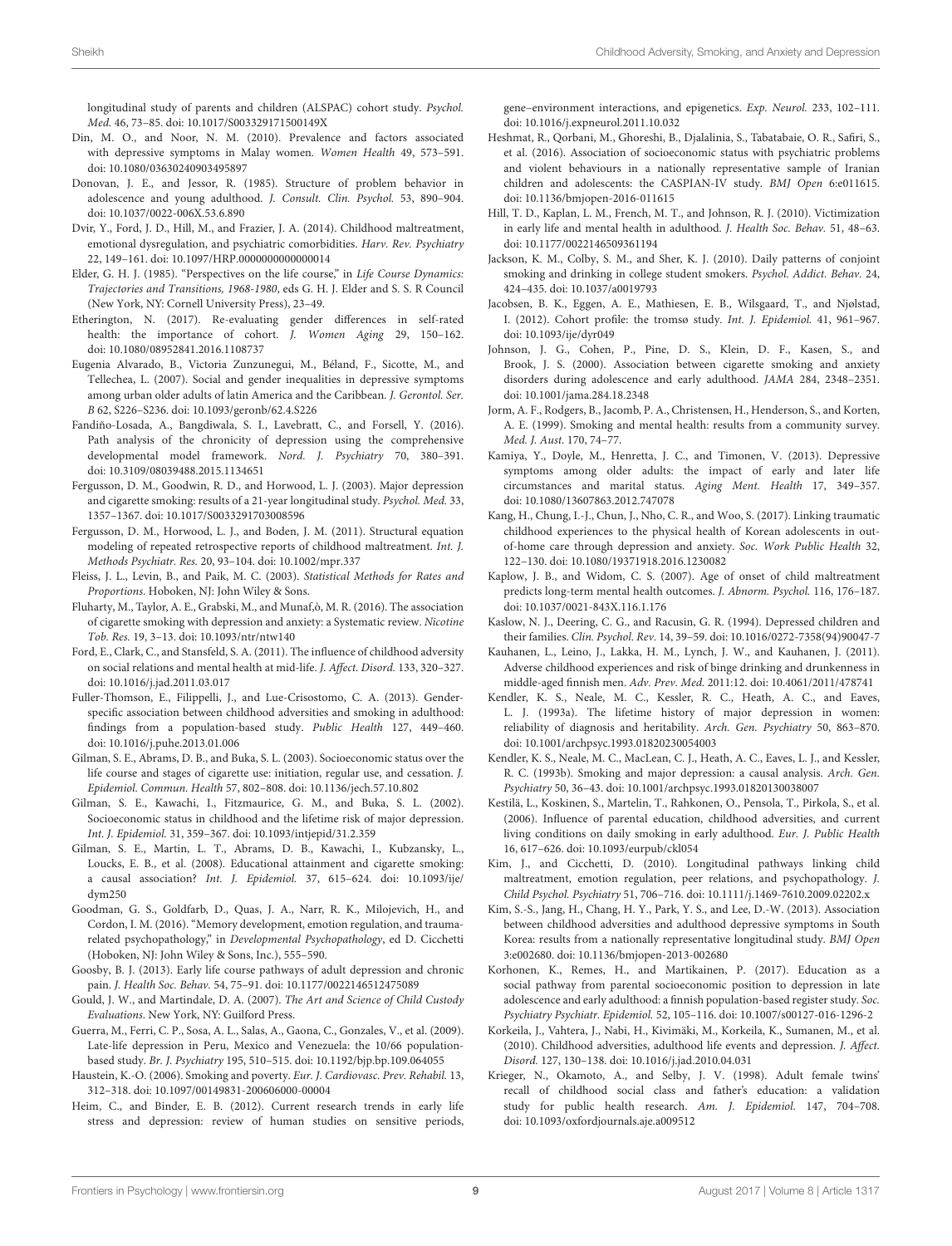- <span id="page-9-20"></span>Kvamme, J.-M., Grønli, O., Florholmen, J., and Jacobsen, B. K. (2011). Risk of malnutrition is associated with mental health symptoms in community living elderly men and women: the tromsø study. BMC Psychiatry 11:112. doi: [10.1186/1471-244X-11-112](https://doi.org/10.1186/1471-244X-11-112)
- <span id="page-9-17"></span>Kwon, E., and Park, S. (2017). Heterogeneous trajectories of physical and mental health in late middle age: importance of life-course socioeconomic positions. Int. J. Environ. Res. Public Health 14:582. doi: [10.3390/ijerph14060582](https://doi.org/10.3390/ijerph14060582)
- <span id="page-9-22"></span>Lahelma, E., Laaksonen, M., Martikainen, P., Rahkonen, O., and Sarlio-Lähteenkorva, S. (2006). Multiple measures of socioeconomic circumstances and common mental disorders. Soc. Sci. Med. 63, 1383–1399. doi: [10.1016/j.socscimed.2006.03.027](https://doi.org/10.1016/j.socscimed.2006.03.027)
- <span id="page-9-5"></span>Lau, J. T. F., Liu, J. L. Y., Cheung, J. C. K., Yu, A., and Wong, C. K. (1999). Prevalence and correlates of physical abuse in Hong Kong Chinese adolescents: a population-based approach. Child Abuse Negl. 23, 549–557. doi: [10.1016/S0145-2134\(99\)00029-0](https://doi.org/10.1016/S0145-2134(99)00029-0)
- <span id="page-9-18"></span>Lee, C., Glei, D. A., Goldman, N., and Weinstein, M. (2017). Children's education and parents' trajectories of depressive symptoms. J. Health Soc. Behav. 58, 86–101. doi: [10.1177/0022146517690200](https://doi.org/10.1177/0022146517690200)
- <span id="page-9-9"></span>Lemos, V. A., Antunes, H. K. M., Baptista, M. N., Tufik, S., De Mello, M. T., and de Souza Formigoni, M. L. O. (2012). Low family support perception: a 'social marker' of substance dependence? Rev. Bras. Psiquiatry 34, 52–59. doi: [10.1016/S1516-4446\(12\)70010-7](https://doi.org/10.1016/S1516-4446(12)70010-7)
- <span id="page-9-14"></span>Lê-Scherban, F., Brenner, A. B., and Schoeni, R.F. (2016). Childhood family wealth and mental health in a national cohort of young adults. SSM Popul. Health 2, 798–806. doi: [10.1016/j.ssmph.2016.10.008](https://doi.org/10.1016/j.ssmph.2016.10.008)
- <span id="page-9-1"></span>Le, T. L., Mann, R. E., Levitan, R. D., George, T. P., and Maunder, R. G. (2016). Sex differences in the relationships between childhood adversity, attachment anxiety and current smoking. Addict. Res. Theory 25, 146–153. doi: [10.1080/16066359.2016.1233968](https://doi.org/10.1080/16066359.2016.1233968)
- <span id="page-9-37"></span>Lin, F.-G., Chou, Y.-C., Wu, C.-H., and Lin, J.-D. (2014). Short-term and longterm influences of family arguments and gender difference on developing psychological well-being in Taiwanese adolescents. Res. Dev. Disabil. 35, 2735–2743. doi: [10.1016/j.ridd.2014.07.018](https://doi.org/10.1016/j.ridd.2014.07.018)
- <span id="page-9-27"></span>MacKinnon, D. P., Fairchild, A. J., and Fritz, M. S. (2007). Mediation analysis. Annu. Rev. Psychol. 58, 593–614. doi: [10.1146/annurev.psych.58.110405.085542](https://doi.org/10.1146/annurev.psych.58.110405.085542)
- <span id="page-9-19"></span>Markkula, N., Marola, N., Nieminen, T., Koskinen, S., Saarni, S. I., Härkänen, T., et al. (2017). Predictors of new-onset depressive disorders – results from the longitudinal finnish health 2011 Study. J. Affect. Disord. 208, 255–264. doi: [10.1016/j.jad.2016.08.051](https://doi.org/10.1016/j.jad.2016.08.051)
- <span id="page-9-33"></span>Martini, S., Wagner, F. A., and Anthony, J. C. (2002). The association of tobacco smoking and depression in adolescence: evidence from the United States. Subst. Use Misuse 37, 1853–1867. doi: [10.1081/JA-120014087](https://doi.org/10.1081/JA-120014087)
- <span id="page-9-29"></span>Mauramo, E., Lallukka, T., Laaksonen, M., Martikainen, P., Rahkonen, O., and Lahelma, E. (2012). Past and present socioeconomic circumstances and psychotropic medication: a register-linkage study. J. Epidemiol. Community Health 66, 1143–1151. doi: [10.1136/jech-2011-200036](https://doi.org/10.1136/jech-2011-200036)
- <span id="page-9-2"></span>McEwen, B. S. (2000). Allostasis and allostatic load: implications for neuropsychopharmacology. Neuropsychopharmacology 22, 108–124. doi: [10.1016/S0893-133X\(99\)00129-3](https://doi.org/10.1016/S0893-133X(99)00129-3)
- <span id="page-9-8"></span>McGuffin, P., Katz, R., Watkins, S., and Rutherford, J. (1996). A hospital-based twin registery study of the heritability of DSM–IV unipolar depression. Arch. Gen. Psychiatry 53, 129–136. doi: [10.1001/archpsyc.1996.01830020047006](https://doi.org/10.1001/archpsyc.1996.01830020047006)
- <span id="page-9-26"></span>Mckenzie, S., Carter, K., Blakely, T., and Ivory, V. (2011). Effects of childhood socioeconomic position on subjective health and health behaviours in adulthood: how much is mediated by adult socioeconomic position? BMC Public Health 11:269. doi: [10.1186/1471-2458-11-269](https://doi.org/10.1186/1471-2458-11-269)
- <span id="page-9-25"></span>McKenzie, S. K., Carter, K., Blakely, T., and Collings, S. (2010). The association of childhood socio-economic position and psychological distress in adulthood: is it mediated by adult socio-economic position? Longit. Life Course Stud. 1:20. doi: [10.14301/llcs.v1i4.126](https://doi.org/10.14301/llcs.v1i4.126)
- <span id="page-9-21"></span>Melas, P. A., Wei, Y., Wong, C. C. Y., Sjöholm, L. K., Åberg, E., Mill, J., et al. (2013). Genetic and epigenetic associations of MAOA and NR3C1 with depression and childhood adversities. Int. J. Neuropsychopharmacol. 16, 1513–1528. doi: [10.1017/S1461145713000102](https://doi.org/10.1017/S1461145713000102)
- <span id="page-9-10"></span>Mersky, J. P., Topitzes, J., and Reynolds, A. J. (2013). Impacts of adverse childhood experiences on health, mental health, and substance use in early adulthood: a cohort study of an urban, minority sample in the U.S. Child Abuse Negl. 37, 917–925. doi: [10.1016/j.chiabu.2013.07.011](https://doi.org/10.1016/j.chiabu.2013.07.011)
- <span id="page-9-4"></span>Miller, G. E., Chen, E., and Parker, K. J. (2011). Psychological stress in childhood and susceptibility to the chronic diseases of aging: moving towards a model of behavioral and biological mechanisms. Psychol. Bull. 137, 959–997. doi: [10.1037/a0024768](https://doi.org/10.1037/a0024768)
- <span id="page-9-6"></span>Mitchell, M. R., and Potenza, M. N. (2014). Addictions and personality traits: impulsivity and related constructs. Curr. Behav. Neurosci. Rep. 1, 1–12. doi: [10.1007/s40473-013-0001-y](https://doi.org/10.1007/s40473-013-0001-y)
- <span id="page-9-7"></span>Moretti, M. M., and Craig, S. G. (2013). Maternal versus paternal physical and emotional abuse, affect regulation and risk for depression from adolescence to early adulthood. Child Abuse Negl. [37, 4–13. doi: 10.1016/j.chiabu.2012.](https://doi.org/10.1016/j.chiabu.2012.09.015) 09.015
- <span id="page-9-23"></span>Mossakowski, K. N. (2008). Dissecting the influence of race, ethnicity, and socioeconomic status on mental health in young adulthood. Res. Aging 30, 649–671. doi: [10.1177/0164027508322693](https://doi.org/10.1177/0164027508322693)
- <span id="page-9-15"></span>Muller, P. A. (2016). The effects of adversity on depression among university students. J. Educ. Soc. Res. 6, 53–62. doi: [10.5901/jesr.2016.v6n2p53](https://doi.org/10.5901/jesr.2016.v6n2p53)
- <span id="page-9-3"></span>Mulvihill, D. (2005). The health impact of childhood trauma: an interdisciplinary review, 1997-2003. Issues Compr. Pediatr. Nurs. 28, 115–136. doi: [10.1080/01460860590950890](https://doi.org/10.1080/01460860590950890)
- <span id="page-9-35"></span>Nabi, H., Singh-Manoux, A., Ferrie, J., Marmot, M., Melchior, M., and Kivimäki, M. (2010). Hostility and depressive mood: results from the whitehall II prospective cohort study. Psychol. Med. 40, 405–413. doi: [10.1017/S0033291709990432](https://doi.org/10.1017/S0033291709990432)
- <span id="page-9-16"></span>Ni, M. Y., Jiang, C., Cheng, K. K., Zhang, W., Gilman, S. E., Lam, T. H., et al. (2016). Stress across the life course and depression in a rapidly developing population: the Guangzhou biobank cohort study. Int. J. Geriatr. Psychiatry 31, 629–637. doi: [10.1002/gps.4370](https://doi.org/10.1002/gps.4370)
- <span id="page-9-24"></span>Nicholson, A., Pikhart, H., Pajak, A., Malyutina, S., Kubinova, R., Peasey, A., et al. (2008). Socio-economic status over the life-course and depressive symptoms in men and women in eastern Europe. J. Affect. Disord. 105, 125–136. doi: [10.1016/j.jad.2007.04.026](https://doi.org/10.1016/j.jad.2007.04.026)
- <span id="page-9-34"></span>Nicolosi, A., Moreira, Jr, E. D., Villa, M., and Glasser, D. B. (2004). A population study of the association between sexual function, sexual satisfaction and depressive symptoms in men. J. Affect. Disord. 82, 235–243. doi: [10.1016/j.jad.2003.12.008](https://doi.org/10.1016/j.jad.2003.12.008)
- <span id="page-9-28"></span>Non, A. L., Román, J. C., Gross, C. L., Gilman, S. E., Loucks, E. B., Buka, S. L., et al. (2016). Early childhood social disadvantage is associated with poor health behaviours in adulthood. Ann. Hum. Biol. 43, 144–153. doi: [10.3109/03014460.2015.1136357](https://doi.org/10.3109/03014460.2015.1136357)
- <span id="page-9-12"></span>Nurius, P. S., Green, S., Logan-Greene, P., and Borja, S. (2015). Life course pathways of adverse childhood experiences toward adult psychological well-being: a stress process analysis. Child Abuse Negl. 45, 143–153. doi: [10.1016/j.chiabu.2015.03.008](https://doi.org/10.1016/j.chiabu.2015.03.008)
- <span id="page-9-11"></span>Nurius, P. S., Green, S., Logan-Greene, P., Longhi, D., and Song, C. (2016). Stress pathways to health inequalities: embedding ACEs within social and behavioral contexts. Int. Public Health J. 8, 241–256.
- <span id="page-9-30"></span>Nurius, P. S., Logan-Greene, P., and Green, S. (2012). Adverse childhood experiences (ACE) within a social disadvantage framework: distinguishing unique, cumulative, and moderated contributions to adult mental health. J. Prev. Interv. Community [40, 278–290. doi: 10.1080/10852352.2012.](https://doi.org/10.1080/10852352.2012.707443) 707443
- <span id="page-9-32"></span>Ochi, M., Fujiwara, T., Mizuki, R., and Kawakami, N. (2014). Association of socioeconomic status in childhood with major depression and generalized anxiety disorder: results from the world mental health Japan survey 2002–2006. BMC Public Health 14:359. doi: [10.1186/1471-2458-14-359](https://doi.org/10.1186/1471-2458-14-359)
- <span id="page-9-13"></span>Openshaw, M., Thompson, L. M., Pheils, P. B., Mendoza-Flores, M. E., and Humphreys, J. (2015). Childhood trauma is associated with depressive symptoms in Mexico City women. Rev. Panam. Salud Pública 37, 308–315. Available online at:<http://www.scielosp.org/pdf/rpsp/v37n4-5/v37n4-5a18.pdf>
- <span id="page-9-31"></span>Oshio, T., Umeda, M., and Kawakami, N. (2013). Impact of interpersonal adversity in childhood on adult mental health: how much is mediated by social support and socio-economic status in Japan? Public Health 127, 754–760. doi: [10.1016/j.puhe.2013.05.005](https://doi.org/10.1016/j.puhe.2013.05.005)
- <span id="page-9-36"></span>Park, A., Fuhrer, R., and Quesnel-Vallée, A. (2013). Parents' education and the risk of major depression in early adulthood. Soc. Psychiatry Psychiatr. Epidemiol. 48, 1829–1839. doi: [10.1007/s00127-013-0697-8](https://doi.org/10.1007/s00127-013-0697-8)
- <span id="page-9-0"></span>Patten, S. B., Wilkes, T. C. R., Williams, J. V. A., Lavorato, D. H., el-Guebaly, N., Wild, T. C., et al. (2016). Childhood adversity and subsequent mental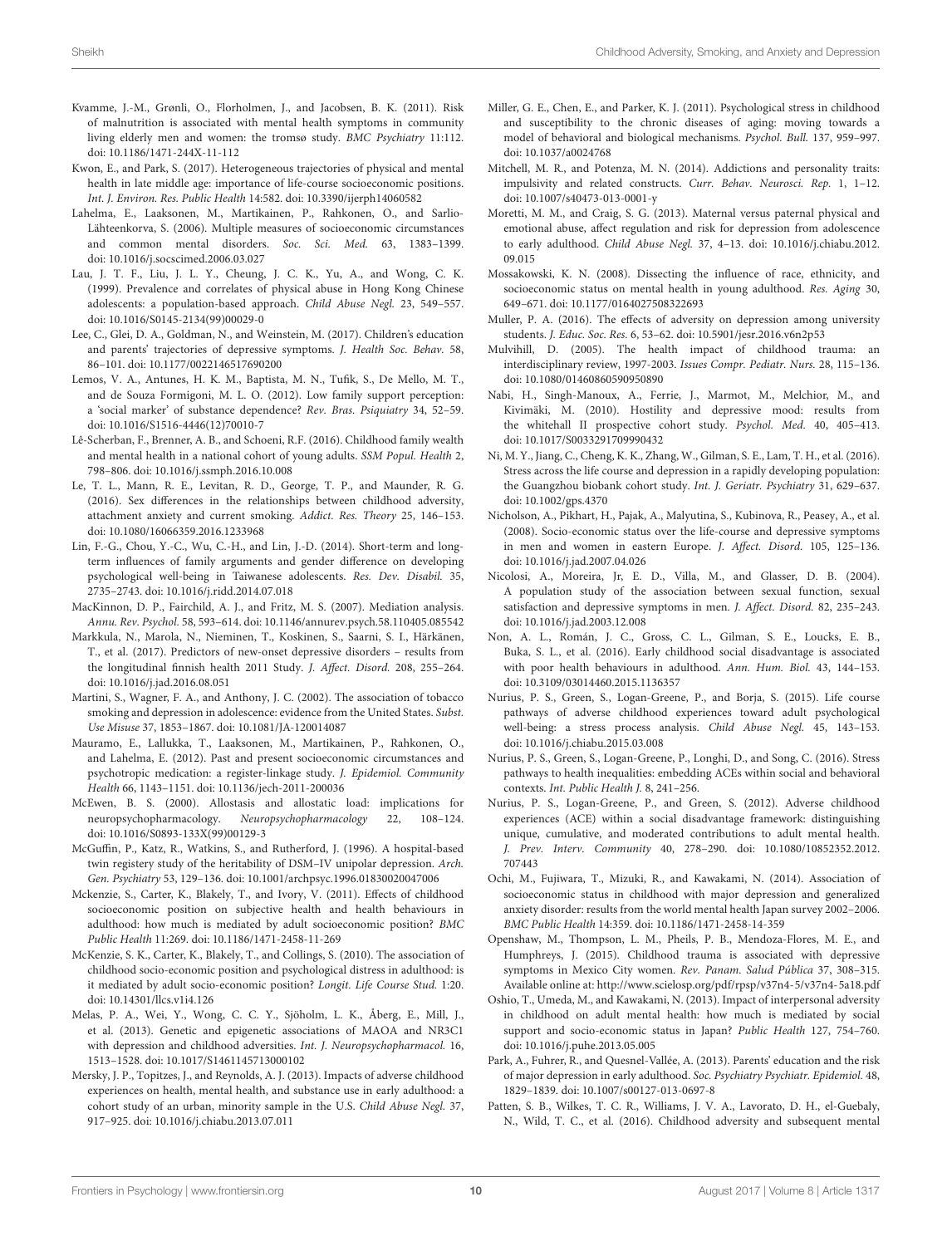health status in adulthood: screening for associations using two linked surveys. Epidemiol. Psychiatr. Sci. 25, 160–170. doi: [10.1017/S2045796015000104](https://doi.org/10.1017/S2045796015000104)

- <span id="page-10-12"></span>Pearlin, L. I., Schieman, S., Fazio, E. M., and Meersman, S. C. (2005). Stress, health, and the life course: some conceptual perspectives. J. Health Soc. Behav. 46, 205–219. doi: [10.1177/002214650504600206](https://doi.org/10.1177/002214650504600206)
- <span id="page-10-22"></span>Plant, D. T., Pariante, C. M., Sharp, D., and Pawlby, S. (2015). Maternal depression during pregnancy and offspring depression in adulthood: role of child maltreatment. Br. J. Psychiatry [207, 213–220. doi: 10.1192/bjp.bp.114.](https://doi.org/10.1192/bjp.bp.114.156620) 156620
- <span id="page-10-21"></span>Pollak, S. D. (2008). Mechanisms linking early experience and the emergence of emotions: illustrations from the study of maltreated children. Curr. Dir. Psychol. Sci. 17, 370–375. doi: [10.1111/j.1467-8721.2008.00608.x](https://doi.org/10.1111/j.1467-8721.2008.00608.x)
- <span id="page-10-3"></span>Power, C., and Hertzman, C. (1997). Social and biological pathways linking early life and adult disease. Br. Med. Bull. 53, 210–221. doi: [10.1093/oxfordjournals.bmb.a011601](https://doi.org/10.1093/oxfordjournals.bmb.a011601)
- <span id="page-10-25"></span>Powers, A., Ressler, K. J., and Bradley, R. G. (2009). The protective role of friendship on the effects of childhood abuse and depression. Depress. Anxiety 26, 46–53. doi: [10.1002/da.20534](https://doi.org/10.1002/da.20534)
- <span id="page-10-10"></span>Prock, L. A. (2015). The Societal Burden of Child Abuse: Long-term Mental Health and Behavioral Consequences. Oakville, ON: Apple Academic Press.
- <span id="page-10-31"></span>Quesnel-Vallée, A., and Taylor, M. (2012). Socioeconomic pathways to depressive symptoms in adulthood: evidence from the national longitudinal survey of youth 1979. Soc. Sci. Med. [74, 734–743. doi: 10.1016/j.socscimed.2011.](https://doi.org/10.1016/j.socscimed.2011.10.038) 10.038
- <span id="page-10-38"></span>Raposa, E. B., Hammen, C. L., Brennan, P. A., O'Callaghan, F., and Najman, J. M. (2014). Early adversity and health outcomes in young adulthood: the role of ongoing stress. Health Psychol. 33, 410–418. doi: [10.1037/a0032752](https://doi.org/10.1037/a0032752)
- <span id="page-10-36"></span>Raposo, S. M., Mackenzie, C. S., Henriksen, C. A., and Afifi, T. O. (2014). Time does not heal all wounds: older adults who experienced childhood adversities have higher odds of mood, anxiety, and personality disorders. Am. J. Geriatr. Psychiatry 22, 1241–1250. doi: [10.1016/j.jagp.2013.04.009](https://doi.org/10.1016/j.jagp.2013.04.009)
- <span id="page-10-28"></span>Reichenheim, M. E. (2004). Confidence intervals for the kappa statistic. Stata J. 4, 421–428. Available online at: [http://www.stata-journal.com/sjpdf.html?](http://www.stata-journal.com/sjpdf.html?articlenum=st0076) [articlenum=st0076](http://www.stata-journal.com/sjpdf.html?articlenum=st0076)
- <span id="page-10-8"></span>Repetti, R. L., Taylor, S. E., and Seeman, T. E. (2002). Risky families: Family social environments and the mental and physical health of offspring. Psychol. Bull. 128, 330–366. doi: [10.1037/0033-2909.128.2.330](https://doi.org/10.1037/0033-2909.128.2.330)
- <span id="page-10-4"></span>Robbins, R. N., and Bryan, A. (2004). relationships between future orientation, impulsive sensation seeking, and risk behavior among adjudicated adolescents. J. Adolesc. Res. 19, 428–445. doi: [10.1177/0743558403258860](https://doi.org/10.1177/0743558403258860)
- <span id="page-10-13"></span>Robins, J. M., and Greenland, S. (1992). Identifiability and exchangeability for direct and indirect effects. Epidemiology 3, 143–155. doi: [10.1097/00001648-199203000-00013](https://doi.org/10.1097/00001648-199203000-00013)
- <span id="page-10-30"></span>Rohde, P., Kahler, C. W., Lewinsohn, P. M., and Brown, R. A. (2004). Psychiatric disorders, familial factors, and cigarette smoking: II. associations with progression to daily smoking. Nicotine Tob. Res. 6, 119–132. doi: [10.1080/14622200310001656948](https://doi.org/10.1080/14622200310001656948)
- <span id="page-10-26"></span>Salazar, A. M., Keller, T. E., and Courtney, M. E. (2011). Understanding social support's role in the relationship between maltreatment and depression in youth with foster care experience. Child Maltreat. 16, 102–113. doi: [10.1177/1077559511402985](https://doi.org/10.1177/1077559511402985)
- <span id="page-10-35"></span>Schaan, B. (2014). The interaction of family background and personal education on depressive symptoms in later life. Soc. Sci. Med. 102, 94–102. doi: [10.1016/j.socscimed.2013.11.049](https://doi.org/10.1016/j.socscimed.2013.11.049)
- <span id="page-10-39"></span>Seijo, D., Fariña, F., Corras, T., Novo, M., and Arce, R. (2016). Estimating the epidemiology and quantifying the damages of parental separation in children and adolescents. Front. Psychol. 7:1611. doi: [10.3389/fpsyg.2016.01611](https://doi.org/10.3389/fpsyg.2016.01611)
- <span id="page-10-2"></span>Sheikh, M. A. (2017). Childhood adversities and chronic conditions: Examination [of mediators, recall bias and age at diagnosis.](https://doi.org/10.1007/s00038-017-1021-2) Int. J. Public Health. doi: 10.1007/ s00038-017-1021-2
- <span id="page-10-19"></span>Sheikh, M. A., Abelsen, B., and Olsen, J. A. (2014). Role of respondents' education as a mediator and moderator in the association between childhood socioeconomic status and later health and wellbeing. BMC Public Health 14:1172. doi: [10.1186/1471-2458-14-1172](https://doi.org/10.1186/1471-2458-14-1172)
- <span id="page-10-0"></span>Sheikh, M. A., Abelsen, B., and Olsen, J. A. (2016a). Clarifying associations between childhood adversity, social support, behavioral factors, and mental health, health, and well-being in adulthood: a population-based study. Front. Psychol. 7:727. doi: [10.3389/fpsyg.2016.00727](https://doi.org/10.3389/fpsyg.2016.00727)
- <span id="page-10-14"></span>Sheikh, M. A., Abelsen, B., and Olsen, J. A. (2016b). Differential recall bias, intermediate confounding, and mediation analysis in life course epidemiology: an analytic framework with empirical example. Front. Psychol. 7:1828. doi: [10.3389/fpsyg.2016.01828](https://doi.org/10.3389/fpsyg.2016.01828)
- <span id="page-10-27"></span>Sheikh, M. A., Lund, E., and Braaten, T. (2016c). Test–retest reliability of selfreported diabetes diagnosis in the Norwegian women and cancer study: a population-based longitudinal study (n = 33,919). SAGE Open Medicine 4, 1–11. doi: [10.1177/2050312115622857](https://doi.org/10.1177/2050312115622857)
- <span id="page-10-16"></span>Shevlin, M., McElroy, E., and Murphy, J. (2015). Loneliness mediates the relationship between childhood trauma and adult psychopathology: evidence from the adult psychiatric morbidity survey. Soc. Psychiatry Psychiatr. Epidemiol. 50, 591–601. doi: [10.1007/s00127-014-0951-8](https://doi.org/10.1007/s00127-014-0951-8)
- <span id="page-10-15"></span>Shiffman, S., Fischer, L. A., Paty, J. A., and Gnys, M. (1994). Drinking and smoking: a field study of their association. Ann. Behav. Med. 16, 203–209.
- <span id="page-10-29"></span>Shrout, P. E., and Bolger, N. (2002). Mediation in experimental and nonexperimental studies: new procedures and recommendations. Psychol. Methods 7, 422–445. doi: [10.1037/1082-989X.7.4.422](https://doi.org/10.1037/1082-989X.7.4.422)
- <span id="page-10-23"></span>South, S. C., Schafer, M. H., and Ferraro, K. F. (2015). Genetic and environmental overlap between childhood maltreatment and adult physical health. Twin Res. Human Genet. 18, 533–544. doi: [10.1017/thg.2015.62](https://doi.org/10.1017/thg.2015.62)
- <span id="page-10-32"></span>Sperry, D. M., and Widom, C. S. (2013). Child abuse and neglect, social support, and psychopathology in adulthood: a prospective investigation. Child Abuse Negl. 37, 415–425. doi: [10.1016/j.chiabu.2013.02.006](https://doi.org/10.1016/j.chiabu.2013.02.006)
- <span id="page-10-6"></span>Spratt, E. G., Back, S. E., Yeatts, S. D., Simpson, A. N., McRae-Clark, A., Moran-Santa Maria, M. M., et al. (2009). Relationship between child abuse and adult smoking. Int. J. Psychiatry Med. 39, 417–426. doi: [10.2190/PM.39.4.f](https://doi.org/10.2190/PM.39.4.f)
- <span id="page-10-37"></span>Stahl, S. M. (2013). Stahl's Essential Psychopharmacology: Neuroscientific Basis and Practical Applications. Cambridge, MA: Cambridge University Press.
- <span id="page-10-5"></span>Stautz, K., Pechey, R., Couturier, D.-L., Deary, I. J., and Marteau, T. M. (2016). Do executive function and impulsivity predict adolescent health behaviour after accounting for intelligence? findings from the ALSPAC cohort. PLoS ONE 11:e0160512. doi: [10.1371/journal.pone.0160512](https://doi.org/10.1371/journal.pone.0160512)
- <span id="page-10-11"></span>Stikkelbroek, Y., Bodden, D. H. M., Kleinjan, M., Reijnders, M., and van Baar, A. L. (2016). Adolescent depression and negative life events, the mediating role of cognitive emotion regulation. PLoS ONE 11:e0161062. doi: [10.1371/journal.pone.0161062](https://doi.org/10.1371/journal.pone.0161062)
- <span id="page-10-20"></span>Strand, B. H., Dalgard, O. S., Tambs, K., and Rognerud, M. (2003). Measuring the mental health status of the Norwegian population: a comparison of the instruments SCL-25, SCL-10, SCL-5 and MHI-5 (SF-36). Nord. J. Psychiatry 57, 113–118. doi: [10.1080/08039480310000932](https://doi.org/10.1080/08039480310000932)
- <span id="page-10-9"></span>Strine, T. W., Edwards, V. J., Dube, S. R., Wagenfeld, M., Dhingra, S., Prehn, A. W., et al. (2012). The mediating sex-specific effect of psychological distress on the relationship between adverse childhood experiences and current smoking among adults. Subst. Abuse Treat. Prev. Policy 7:30. doi: [10.1186/1747-597X-7-30](https://doi.org/10.1186/1747-597X-7-30)
- <span id="page-10-34"></span>Taha, F., and Goodwin, R. D. (2014). Secondhand smoke exposure across the life course and the risk of adult-onset depression and anxiety disorder. J. Affect. Disord. 168, 367–372. doi: [10.1016/j.jad.2014.07.014](https://doi.org/10.1016/j.jad.2014.07.014)
- <span id="page-10-1"></span>Tani, Y., Fujiwara, T., Kondo, N., Noma, H., Sasaki, Y., and Kondo, K. (2016). Childhood Socioeconomic status and onset of depression among Japanese older adults: the JAGES prospective cohort study. Am. J. Geriatr. Psychiatry 24, 717–726. doi: [10.1016/j.jagp.2016.06.001](https://doi.org/10.1016/j.jagp.2016.06.001)
- <span id="page-10-33"></span>Torres, J. M., and Wong, R. (2013). Childhood poverty and depressive symptoms for older adults in mexico: a life-course analysis. J. Cross Cult. Gerontol. 28, 317–337. doi: [10.1007/s10823-013-9198-1](https://doi.org/10.1007/s10823-013-9198-1)
- <span id="page-10-18"></span>VanderWeele, T. J. (2015). Explanation in Causal Inference: Methods for Mediation and Interaction. New York, NY: Oxford University Press.
- <span id="page-10-17"></span>VanderWeele, T. J., and Arah, O. A. (2011). Bias formulas for sensitivity analysis of unmeasured confounding for general outcomes, treatments, and confounders. Epidemiology 22, 42–52. doi: [10.1097/EDE.0b013e3181f74493](https://doi.org/10.1097/EDE.0b013e3181f74493)
- <span id="page-10-24"></span>Vranceanu, A.-M., Hobfoll, S. E., and Johnson, R. J. (2007). Child multitype maltreatment and associated depression and PTSD symptoms: the role of social support and stress. Child Abuse Negl. 31, 71–84. doi: [10.1016/j.chiabu.2006.04.010](https://doi.org/10.1016/j.chiabu.2006.04.010)
- <span id="page-10-7"></span>Warburton, D. M. (1987). "The functions of smoking," in Tobacco Smoking and Nicotine: A Neurobiological Approach, eds W. R. Martin, G. R. Van Loon, E. T. Iwamoto, and L. Davis (Boston, MA: Springer US), 51–61.